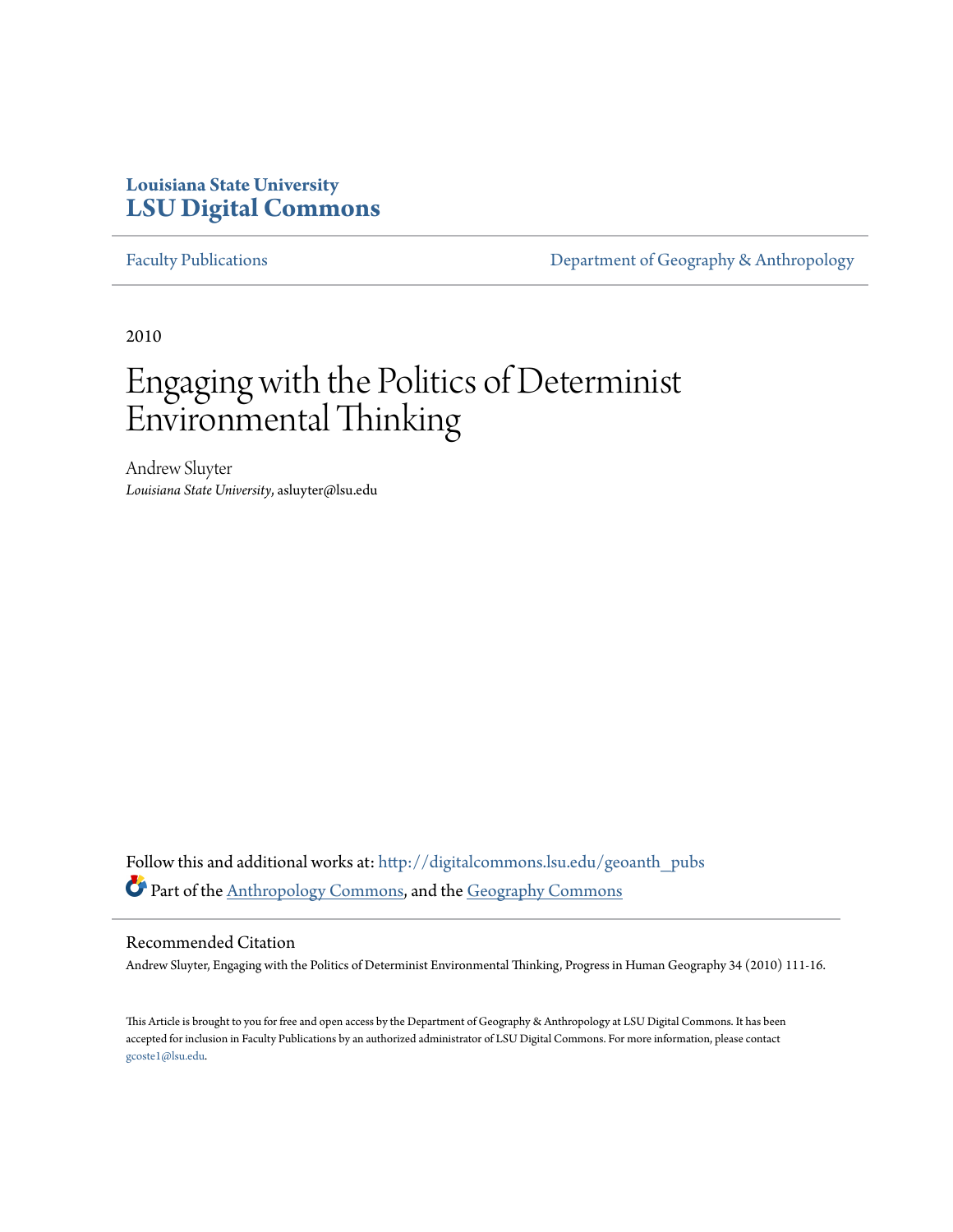*Progress in Human Geography* (2009) pp. 1–19

## *Forum*

# **Environmentalist thinking and/in geography**

Organizing editor: Sarah A. Radcliffe\* Contributors: Elizabeth E. Watson, Ian Simmons, Felipe Fernández-Armesto and Andrew Sluyter

**Abstract:** In recent years, a new type of determinist environmental thinking has emerged. It can be understood to be one strand in a much broader realm of 'environment talk'. Many human geographers have expressed a combination of scepticism and surprise at the apparently inexorable rise of the neo-environmentalist arguments which differ from early twentieth-century environmental determinism yet continue to draw upon biologistic accounts of human culture. Although geography has in recent years been at the forefront of the academic discussions of environmental change in relation to science, institutional context, political costs and human impacts, the discipline nevertheless has to contend with a widespread misperception of the place of environment in human affairs and the world's future. This Forum discusses the context for the rise of, and consequences of, determinist accounts.

**Key words:** geographical explanations, global development, global inequality, human-animal relations, neo-environmental determinism, political ecology.

#### **Introduction: the status of the 'environment' in geographical explanations**

The immediate stimulus for this Forum is the perception among a number of geographers across the subfields of their discipline that 'the environment' has in certain spheres been brought into arguments that attribute it with powerful and singular causal power; and, moreover, that these arguments have been associated with the discipline in ways that have various effects on the nature of geographical explanations and their public prominence.

In recent years a certain type of determinist environmental thinking has emerged. It can be understood to be one strand in a broader discourse of what we can call academic 'environment talk' (which includes political ecology, environmental history, climatology, and many others). Yet this 'neoenvironmental determinism' (Sluyter, this Forum) is characterized by an emphasis on the core explanatory power of non-human/ non-animal components of the biophysical sphere in shaping human outcomes (in relation to development, disease, conflict, responses to climate change, etc). Whereas other forms of environmental talk, such as political ecology (eg, Peet and Watts, 2004), highlight the contingent historically and geographically specific cultural meanings and

\*Email: sarah.radcliffe@geog.cam.ac.uk

© The Author(s), 2009. Reprints and permissions: http://www.sagepub.co.uk/journalsPermissions.nav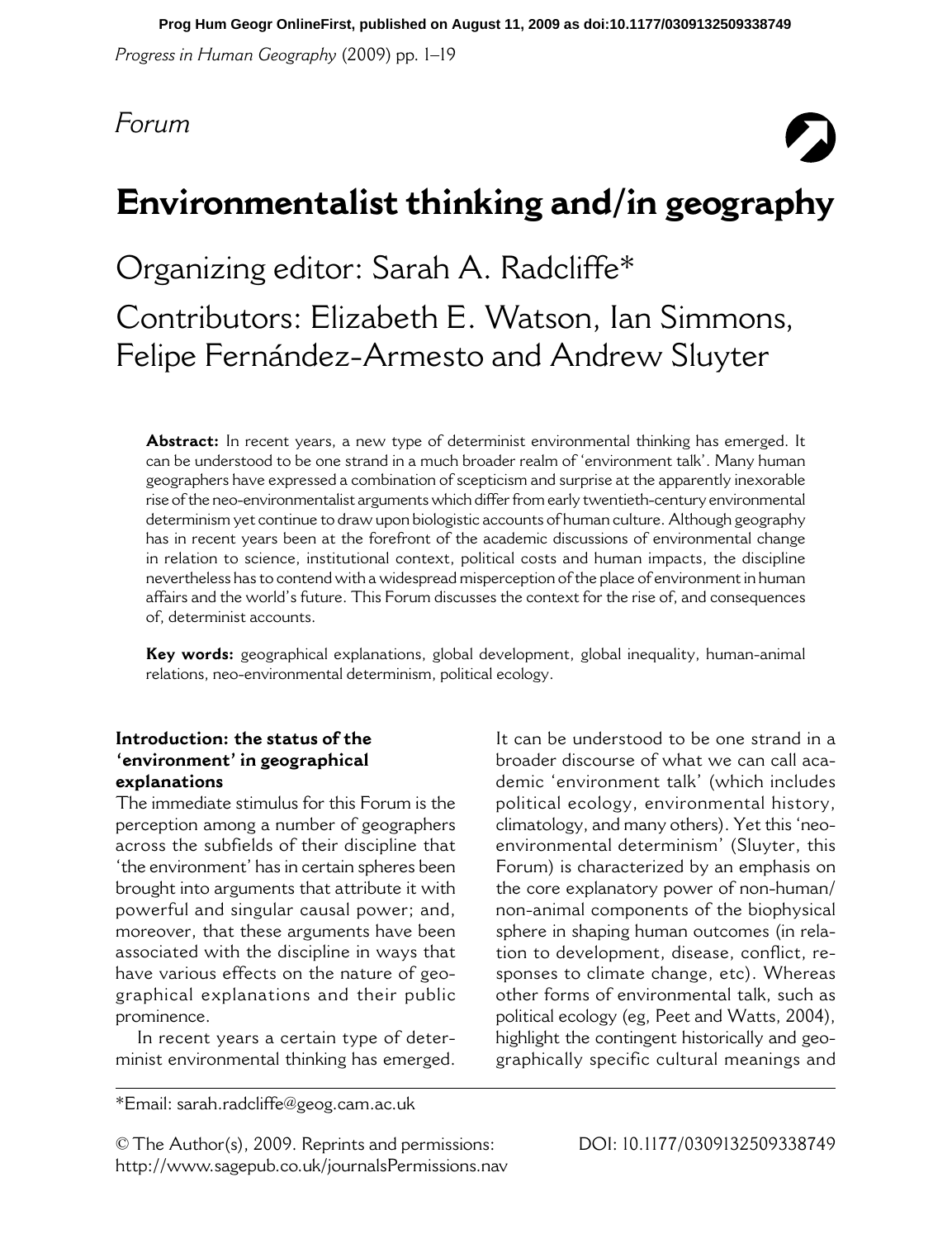human engagements with environmental processes, neo-environmental determinism claims to discern invariable dynamics between (certain kinds of) society and 'the' environment. These determinist frameworks differ from early twentieth-century versions of environmental determinism in a number of ways.1 First, in intellectual terms, recent determinisms have emerged in the context of widespread knowledge of Darwinian evolution, atmospheric and climate science, 'new genetics', and detailed ecological and social knowledges, all of which create a more knowledge-rich starting point (while also providing the basis of robust critiques of these same environmental determinisms; see below). Second, in terms of sociopolitical contexts, current environmental determinisms reflect subtle arguments about 'cultural' determinism, rather than crass racial ideologies. However, as Felipe Fernández-Armesto makes clear (this Forum), the concept 'culture' can be used *as if it were* equivalent to a biologically determined entity, and he thereby reveals the biologisms that underlie certain strands of neo-environmental determinist thinking.

Many human geographers have expressed a combination of scepticism and surprise at the apparently inexorable rise of such arguments. Johnston (2007) calls Jared Diamond – whose books have often provided a lightning rod for critique and debate – 'a late interloper … [but] not [a geographer] really'. Yet there has been a surprising lack of discussion about the implications of the rise of neo-environmental determinist arguments. Geographical journals have tended to engage with these arguments through book reviews, as well as indirectly in articles presenting detailed analyses of environment-society relations (as indeed do numerous books). Yet relatively little has been written systematically about these arguments in terms of their validity (or lack of it) within the discipline, about their implications for human geographers' and environmentalists' attempts to bring non-determinist research to a

public audience, and the potential long-term consequences for the discipline of these highprofile representations of 'geography'.

Hence the diverse contributors to this Forum were invited to engage in a broader way than they might in scholarly writing and teaching with questions about the politics, consequences and intellectual basis of these arguments, and their connection with their own fields of inquiry. From varying perspectives, the contributors address questions such as the following. Should geography engage with environmentally determinist arguments in the public arena and other disciplines? If so, how and to what ends? How do existing forms of environmental determinism affect the content and form of knowledges produced by human and physical geographers broadly defined? Environmental determinist thinking, of course, comprises a number of differing arguments, fields of inquiry, and publicly accessible discourses – while some contributors mention specific names, others address themselves to what they perceive to be wider, more diffuse influences of neoenvironmental determinism on public debate.

As noted above, Jared Diamond occupies a specific position in these debates, not only because of the fame and high sales of his books, but also because of his appointment to and profile in, professional academic geography. Jared Diamond has been appointed to the UCLA Geography Department, and gave one of the plenaries at the 2007 American Association of Geographers' annual meeting, in which he rehearsed the arguments developed in his best-selling books *Guns, germs and steel* and *Collapse*. Although Diamond always attributes environmental factors with a partial role in societal change, his discussion tends to highlight these factors at the cost of others. Yet it is invidious to single out one individual, as similar arguments (albeit not based on Diamond's zoological research) have also been gaining a wider currency within public understandings of what 'geography' is (eg, Posner, 2004; cf. Geertz, 2005). Arguments about conflict in Sudan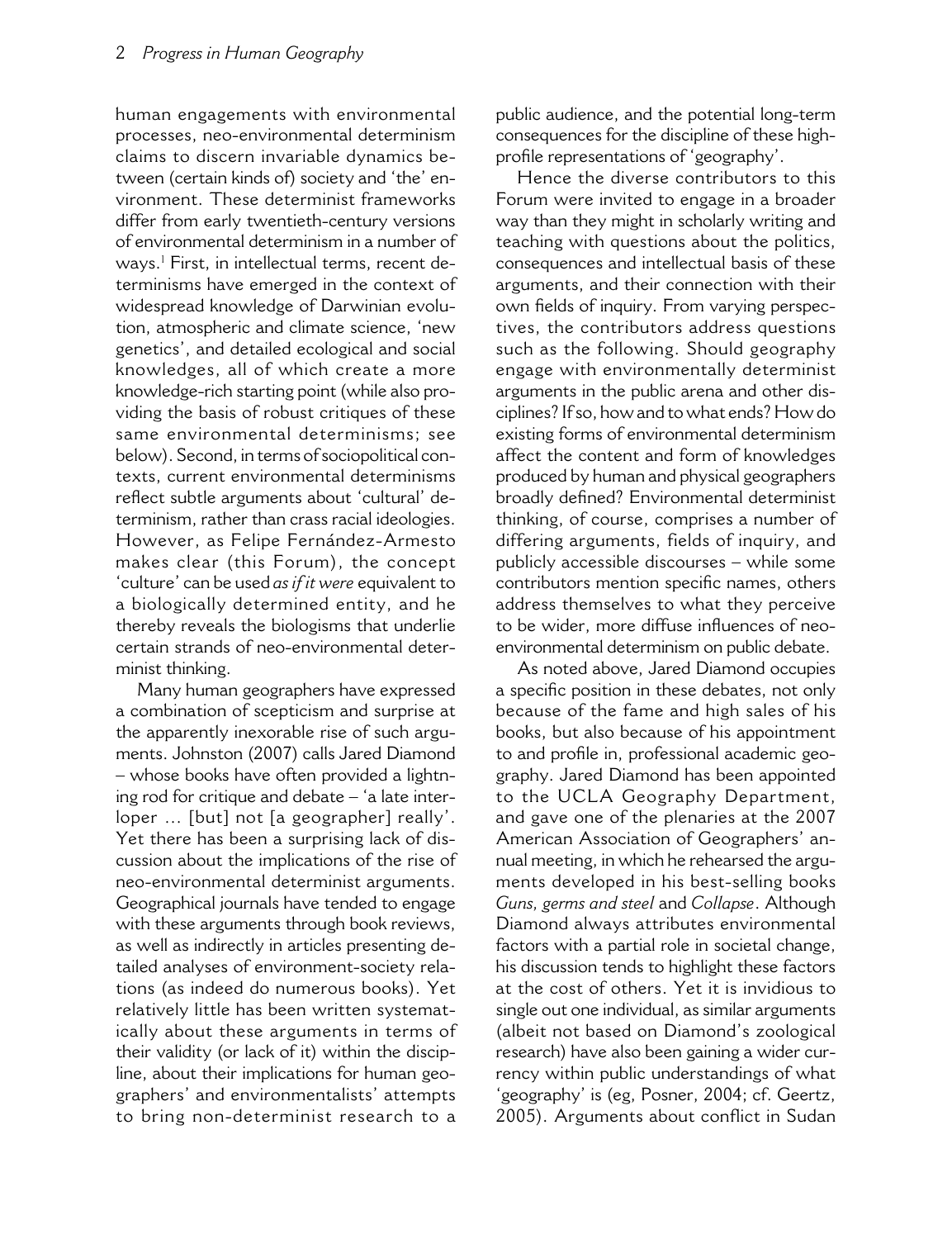and elsewhere in Africa are increasingly emphasizing the role of climate change, downplaying the political interpretations that have long held sway in the scholarly understandings of famine, conflict and land shortages (UNEP, 2007; de Waal, 2007).

One area in which environmentally determinist arguments have gained public – although not always professional – salience is in relation to global issues and inequality. Ian Simmons (Simmons, this Forum) points out that geographers need global narratives because of the scale and predicted transformative power of global climate change. Separately, however, Andrew Sluyter and Elizabeth Watson each point out how not all global narratives are the same. As neoenvironmental determinist accounts of global climate change offer universalizing explanations, other types of explanation – those that point to legacies of colonialism, racially segregated labour markets, or locally motivated political conflict – fade from view (Sluyter, this Forum; Watson, this Forum). Neo-environmental determinist narratives risk obscuring the interactions between local, regional, and specific global processes by highlighting supposedly worldwide processes, thereby doing an injustice to the extensive work in geography on scalar interactions. Yet, in a universalizing picture, the 'environment' – in the sense of desertification, drought, disease, and so on – gains a spurious ranking in an explanatory framework, while other factors such as society, culture, politics, geopolitical relations, and history are pushed into the background (compare Adams and Mulligan, 2003). Tanya Murray Li suggests that 'engaging simplifications' may have powerful social and political consequences, as they appear to offer a route-map for politicians and planners alike (Li, 2002).

To the extent that the discipline of geography articulates an account of global climate change and its various local and regional ramifications (from melting polar ice to agrarian transformations in the Sahel), it too is entangled in the power of such engaging simplifications. In other words, geography's profile – as a field of research endeavour, as a claimant on public funds, and as a 'relevant' subject in instrumentally orientated times – rests in part on its credentials as a contributor to the global climate change debate. The challenge for geography lies in creating a discipline that reflects the complexity of – rather than simplifies  $-$  accounts of the world, without losing sight of a synthetic account.

As noted above, neo-environmental determinisms often draw on a biologistic model of human culture. They see the concept as a tool by which to differentiate one social group from another in explanations of relative flexibility in face of stress, or adaptability to new opportunities. While such accounts have certainly replaced nineteenth- and early twentieth-century racial explanations (cf. Sluyter, this Forum), the denial of the powerful hierarchies of (racial/cultural) value and the strongly influential histories and geographies of colonialism and imperialism speak more to progress in laboratory science than to the careful, extensively documented and appropriately researched findings of hundreds of social scientists (among them geographers) over the past 30 years (Kobayashi and Peake, 2000). By drawing on biological science rather than social science, such accounts fall prey to the engaging simplifications of Malthusian arguments (Simmons, this Forum). Yet even laboratory science and its findings are only selectively drawn upon. For instance, extensive work on the lack of easy boundaries between human and animal societies and cultures (documented in Fernández-Armesto, this Forum) highlights the need to rethink our category of 'culture'. More importantly in the context of this Forum, we need to acknowledge that history is the explanatory timeline relevant for human-environment relations, rather than evolutionary time.

The Forum is in three parts. The first comprises a discussion of the various ways in which neo-environmental determinism is affecting geographers' sense of their explanatory frameworks in the classroom, and in public debates. Through books such as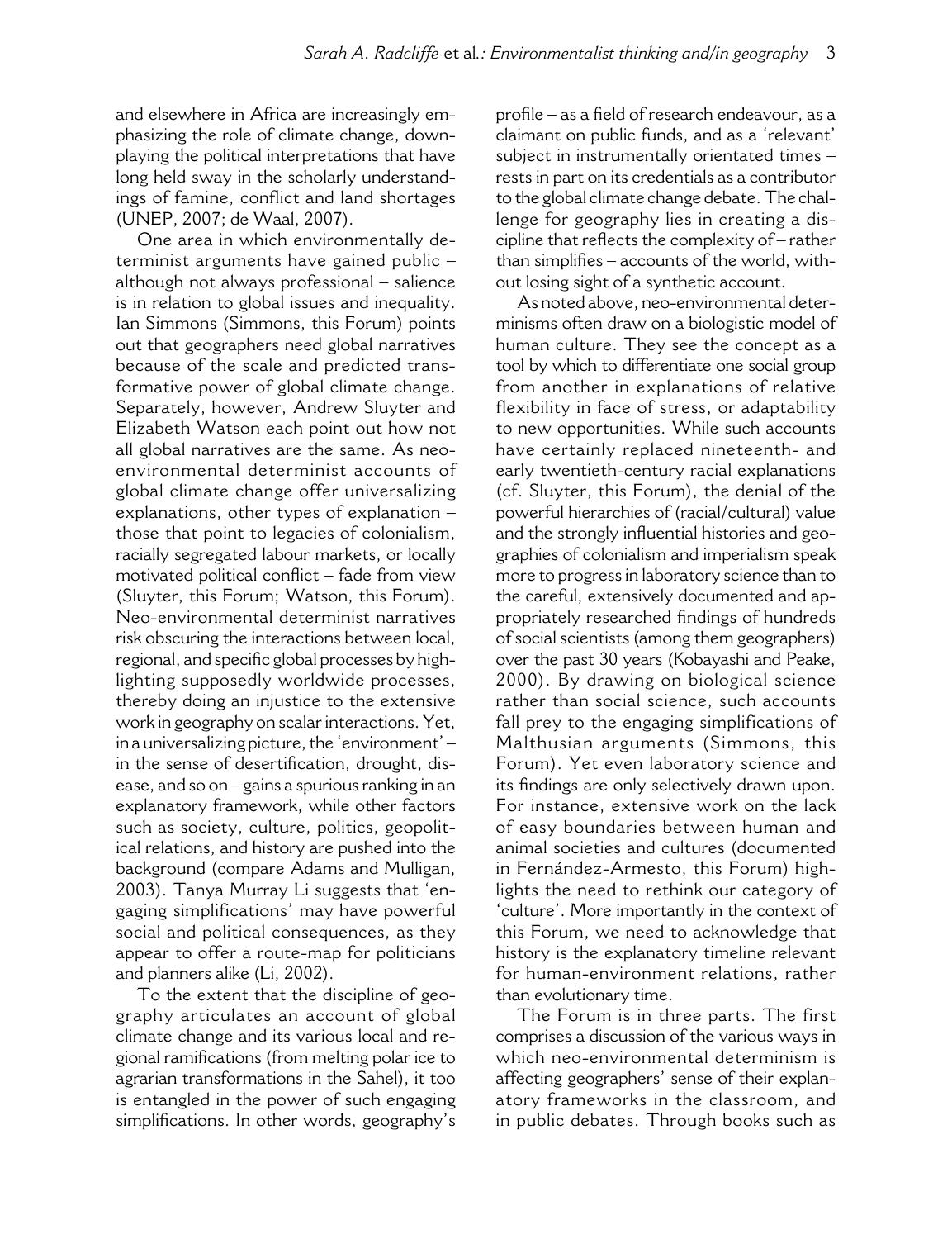Jared Diamond's *Collapse* (2005) or Bjørn Lomborg's *The skeptical environmentalist* (2001), professional geographers are reminded of the myriad ways in which 'big' global environmental issues bring students into our departments, drive high-level policy debates, and remind us how our own personal research interests only too frequently remain constrained in scope and scale contributing incrementally to a wider project of expanding and transmitting knowledge (Castree *et al*., 2008). In Part II, there is a direct refutation of two forms of determinism shaping current debate: first, the idea that evolution determines the circumstances of human groups today and, second, the notion that human 'cultures' correspond analogously to organisms, and are thus subject to evolutionary pressures. As Felipe Fernández-Armesto argues, neither of these doctrines is helpful in offering insight or explanatory frameworks for social change, nor environmentsociety relations. In other words, although social scientists have Darwinian evolutionary theory in their toolkit as a broad intellectual setting, they find its insights too broad-brush as a proximate framework to understand, to pick a random example, how indigenous forest dwellers in Bolivia negotiate with state conservation initiatives. In Part III, the context in which neo-environmental determinism emerged is examined. The neoliberal political economy of the North in combination with the South's continued underdevelopment are suggested as factors behind the public salience of neo-environmentalist accounts.

This Forum provides no straightforward response to the rise of neo-environmental determinism. While certain contributors are keen to engage students in the debate, others are more concerned to raise issues with university administrators and professional bodies. But the Forum does, we hope, contribute to what is likely to be an ongoing, and at times heated, discussion. It offers us some pointers about the stakes involved in the rise of neo-environmental determinism, some of the intellectual and institutional consequences. It also suggests that we need constantly to interrogate and evaluate critically the ways in which forms of knowledge gain power. Without advocating that geography engage in other 'simplifications', the contributors to this Forum imply that there is still a job to be done to make *other* complex stories accessible and powerful in public debates.

In conclusion, although geography has in recent years been at the forefront of the academic discussions of environmental change in relation to science, institutional context, political costs and human impacts, the discipline nevertheless has to contend with a widespread misperception of the place of environment in human affairs and the world's future. Given its research strengths and professional standing, geography – and geographers – can directly engage with and challenge such views, contributing to urgent conversations in academia and policy arenas alike. This public role must, however, be counterbalanced by an awareness of its own institutional and professional investments in the field of environmental studies. The power of 'environmental big-talk' to raise geography's profile, particularly perhaps in countries where it has not had a large presence in universities, must be weighed against the risk of simplifying the causal drivers behind global environmental and climate changes.

> *Sarah A. Radcliffe University of Cambridge*

#### **Part I: Types of determinist environmental thinking**

*1 Convenient examples for inconvenient truths* In a Masters on Environment, Society and Development that I co-teach with Tim Bayliss-Smith at the Department of Geography, the students are asked to read and debate Jared Diamond's *Collapse* (2005). Student criticisms of his thesis often start with a questioning of the way Diamond selects his examples. They suggest that perhaps he chooses his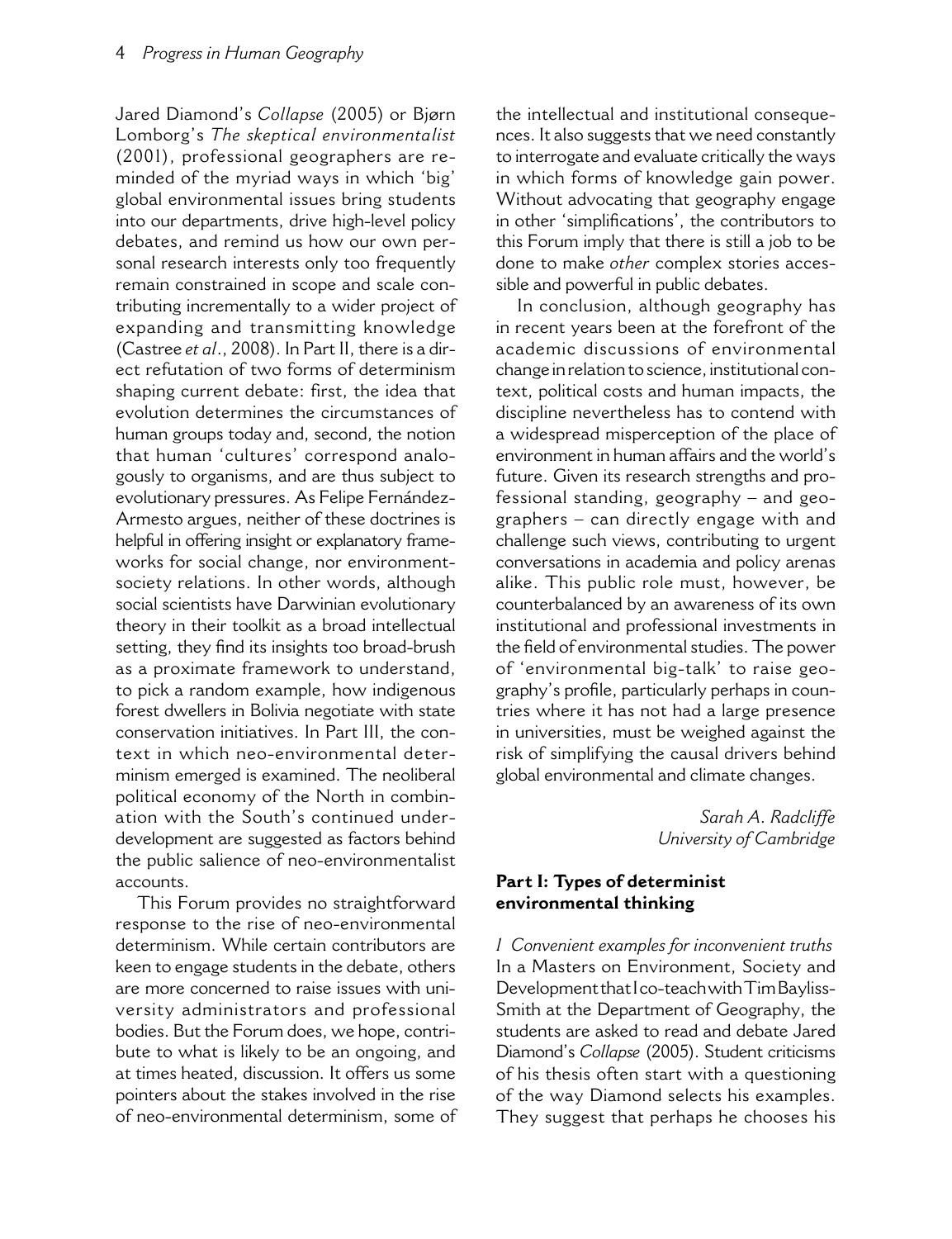cases to support his storyline. Students also comment that, although he gives credit to non-environmental factors in his five-point framework for explaining historical change and disintegration of societies, all too often the cases are structured in a way that relegates non-environmental factors to a lower tier of significance. The Rwandan study is a case in point. Diamond makes clear that environmental factors were only one contributory factor in the genocide, and that there is no automatic link between population pressure, competition for scarce natural resources, and conflict. But he ends by citing the work on Rwanda by Gérard Prunier, who comments that competition for land and livestock was not a 'negligible incentive'. Diamond concludes with the warning that 'Malthus's worst-case scenario may sometimes be realized, and that Rwanda may be a distressing model of that scenario in operation' (Diamond, 2005: 327–28). One student commented: 'I read the chapter on Rwanda, and I appreciated everything he said about other factors, but afterwards, all I could remember was that the genocide had been caused by population growth and environmental pressure.'

The emphasis on the environmental factor is also produced by the overall structure of Diamond's book. Each chapter tells a complex story in terms of the interrelations between social, political, economic and environmental factors, but the element that links them all is that the changes in the environment have been partly responsible at least for the history of each case. By placing all of these examples side by side, the reader is encouraged to identify this common thread, and to conclude that the environment is the most significant consideration. Other factors that vary from case to case become less important. This conclusion is also supported by Diamond's more explicit commentary on the role of the environment, and the way in which analysts have ignored it in recent years.

Diamond's argument thus reasserts the logic of Malthus and others that population growth, left unchecked, leads to a 'natural' chain of events: population growth leads to agricultural intensification, expansion onto marginal land, unsustainable practices and environmental damage; to food shortages, starvation, 'wars among too many people fighting for too few resources' and political upheaval; to population decrease and 'loss of political, economic and cultural complexity' (Diamond, 2005: 6). The logic of this argument has been critiqued extensively by geographers, anthropologists and others, who have, for some time now, challenged its oversimplifications. The environmental degradation narrative continues to endure, despite much evidence to the contrary, because it serves powerful interests (for a review of this critique, see Leach and Mearns, 1996). What is striking is that, despite this largely accepted critique, Diamond's reworking of Malthus has been warmly received, with the book topping the non-fiction best-selling lists. Diamond has been embraced by the geographical academy. The welcoming of Diamond's argument represents therefore a radical shift, even reversal, in perspective.

The question is why? One explanation is in the new context in which we are working: the current global environmental crisis is now so severe and pressing that Malthusian thinking, and the deterministic role of the environment, is relevant again.

In effect, the extent of the global environmental crisis has brought with it a new requirement for meta-explanations that will be able to bring about action strong enough to mitigate its effects. One danger here is that the sweeping explanation gives insufficient attention to what is happening at local scales. New epistemological violence can be done to different places and peoples as they come to symbolize and exemplify certain parts of the wider environmental storyline. The subtitle of Diamond's book is how 'societies choose to fail or survive', and the examples cited are, at times, categorized into exemplary models to emulate, or into cautionary tales. The question is, are you a Tikopia or an Iceland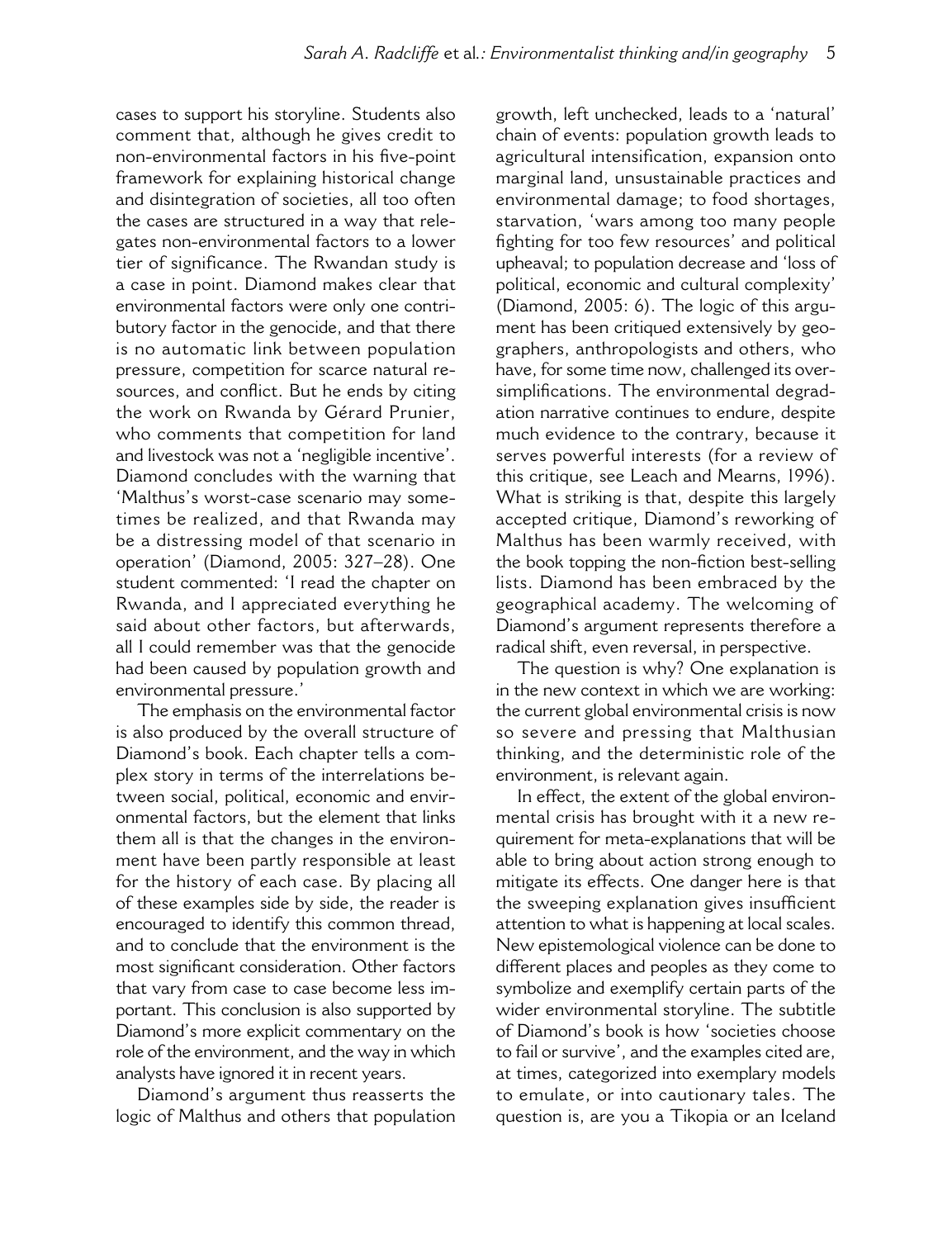(success stories), or a Rwanda or a Somalia ('ecocides')? As with the Orientalist discourse (Said, 1978), this environmental narrative works through a process of crude othering. For example, Somalia symbolizes, even epitomizes, collapse, ecocide, an inability to do anything about one's problems, apathy, and potentially our own destiny should we 'fall'; by contrast, the association between the 'first world' and a particular form of 'civilization' that must be defended is also enshrined. The details of what is happening in Somalia are not discussed, but the country is cited in the beginning and the end of the book as a warning: 'Either we solve the [environmentally related] problems by then, or the problems will undermine not just Somalia but also First World societies' (Diamond, 2005: 7). The success stories are also questionable. For example, little is known about the environment and settlement history of Tikopia prior to the twentieth century. One thing that is known, however, is that young Tikopia men set off on lone suicide voyages in fragile canoes when this 'success story' became too much for them to bear (Bayliss-Smith, personal communication). A second danger is that, if the knowledge about a place is not correct, then any policies on which they are based are likely to be inappropriate. One of the main reasons for failures of development and conservation is that policies have often been based on one-size-fits-all models, developed on a larger scale.

Despite their recognition of some of these concerns, it is also striking that student feedback remains nonetheless positive. In support of Diamond's argument, they comment that it 'brings the environment back in', 'raises awareness', 'sets the agenda' and demonstrates 'how pressing the problem of environmental change is'. One student commented: 'it identifies the choice we have. Societies that collapsed didn't have the knowledge and perspective that this book provides, and it can therefore be used to bring about change.' Many of our masters students are already committed to this agenda. Some

students may also be frustrated by being given different readings (not Diamond) that stress that problems of development, including poverty, disease, food shortages and conflict, are not necessarily 'natural', technological problems or even results of a lack of economic growth, but are complex political problems about distribution, rights and access to resources. Whatever the case, the only certainty that emerges from contemporary literature is that achieving sustainable development is not easy. The current context of global climate change provides the impetus to cut through these complexities and this hand-wringing with grand theories which provide an agenda for global-scale action. Theories are contextual; and in this context Diamond's schema is seductive. What seems to be happening in Diamond's work, and elsewhere in public debate, is a new tacking backwards and forwards between the globallevel environmental problem and the local situation, between the macro and the micro situation, and there is a new politics to it. The new global environmental agenda can 'trump' local processes and agendas, especially more complex political ones.

These dynamics are also evident in policy debates in development circles. One example of this is the media coverage of a UNEP report (2007) claiming that Darfur was the 'first climate change war' (Julian Borger, *The Guardian*, 28 June 2007). Ban Ki-moon, the UN Secretary-General, explained in a speech:

Almost invariably, we discuss Darfur in a convenient military and political shorthand – an ethnic conflict pitting Arab militias against black rebels and farmers. *Look to its roots*, though, and you discover a more complex dynamic. Amid the diverse social and political causes, the Darfur conflict *began* as an ecological crisis, arising at least in part from climate change. (Ban Ki-Moon, *Washington Post* 16 June 2007, added emphasis)

What happens here is that a simplistic narrative that explains conflict in terms of 'ancient tribal enmities' between primordial groups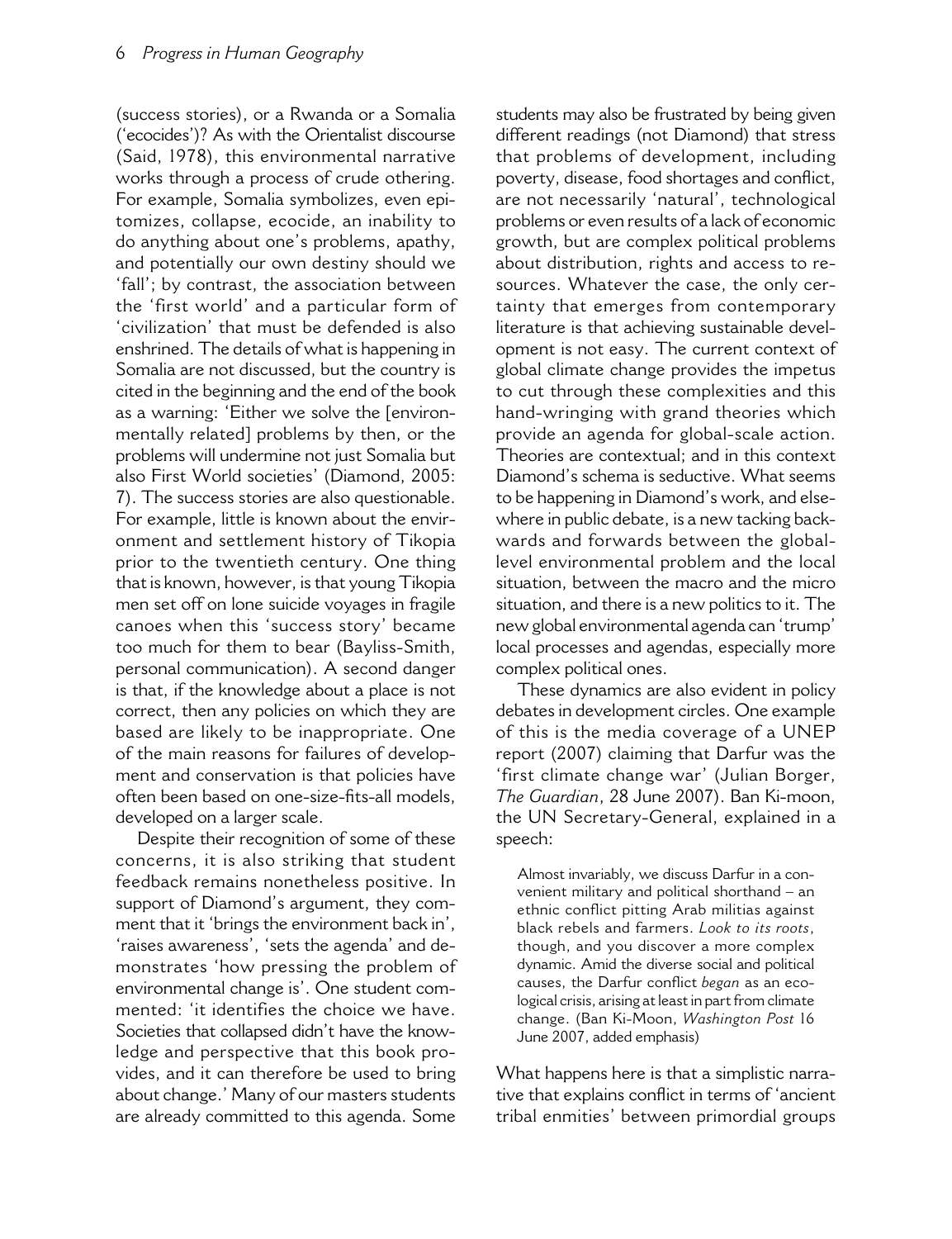in Africa has been replaced with another narrative pointing to the climate change 'culprit' in which many years of political and historically informed analytical work is overlooked. De Waal's (2007) treatment of the argument concludes that environmental change *may* be a factor in the problems experienced in Darfur, but ultimately the explanations for what has happened must pay more attention to political processes, distribution of rights and the role of government. An environmental cause has yet to be proved. What is important is not to identify one factor as more determinant over the others, but to examine the way in which different factors link up and impact on each other. It is this network of causality and process that requires investigation and understanding.

In economics too, there is a new literature that tries to correlate political stability (or political effectiveness; levels of democracy) with environmental factors. In this 'resource curse' literature, global-scale analysis is carried out by comparing data from different countries to explain historical outcomes in terms of whether or not being rich or poor in natural resource terms is likely to lead to development or to chaos and conflict. Sophisticated equations demonstrate links between forms of political system and dependence on, or abundance of, natural resources (see Brunnschweiler and Bulte, 2008; Brunnschweiler, 2008). It is not easy for a non-specialist to comment on this technical work, but, even to the untrained eye, their work raises strong concerns about the data on which global and national comparisons are made. The literature acknowledges that the data are often unreliable and patchy, especially in the global South. Further assumptions are included as systems' stability or success are categorized according to broad criteria: for example, parliamentary systems are assumed to work more in the public good than presidential regimes (Brunnschweiler and Bulte, 2008). In addition, a project that draws correlations between only two factors, in this case environmental resources and political outcomes, is limited. Situations like Darfur show that there are multiple factors that influence outcomes and conflicts; many of the factors are political and historical, and they are caused by relations between countries as much as they are by relations within countries. None of these processes are accounted for in the models. This economic literature is highly influential, however, as when politics and processes are translated into numbers the models gain authority. Yet the generalized global and national pictures they portray may not have included information from certain localities, and may not fit with what is taking place there. Most notably, for example, this literature may be used to make policy in parts of Africa where the 'resource curse' theory is often thought most relevant. But some African countries are not always represented in the global-scale analysis as the data are highly inaccurate and/or often lacking.

One question posed by the call for contributions to this Forum was, should geographers engage with environmentally deterministic arguments in the public arena and other disciplines? In response to this, the Diamond material, the Darfur case and the short discussion of the economic material reveal that this environmental determinism can take different forms and has different agendas and impacts. They are forms of what Li (2002) has termed 'engaging simplifications', that capture the imagination of the public and aim to overcome apathy and change behaviour. Many applaud such arguments because they agree with the ends that they promote. But, like other engaging simplifications, they can distort realities as well as result in unintended consequences, frequently with negative impacts on the least powerful. Simplified models can give decision-makers a false sense of confidence that the problems are easy to identify and the solutions straightforward to implement. In response to this situation, geographers are in a good place to trace the more complex ways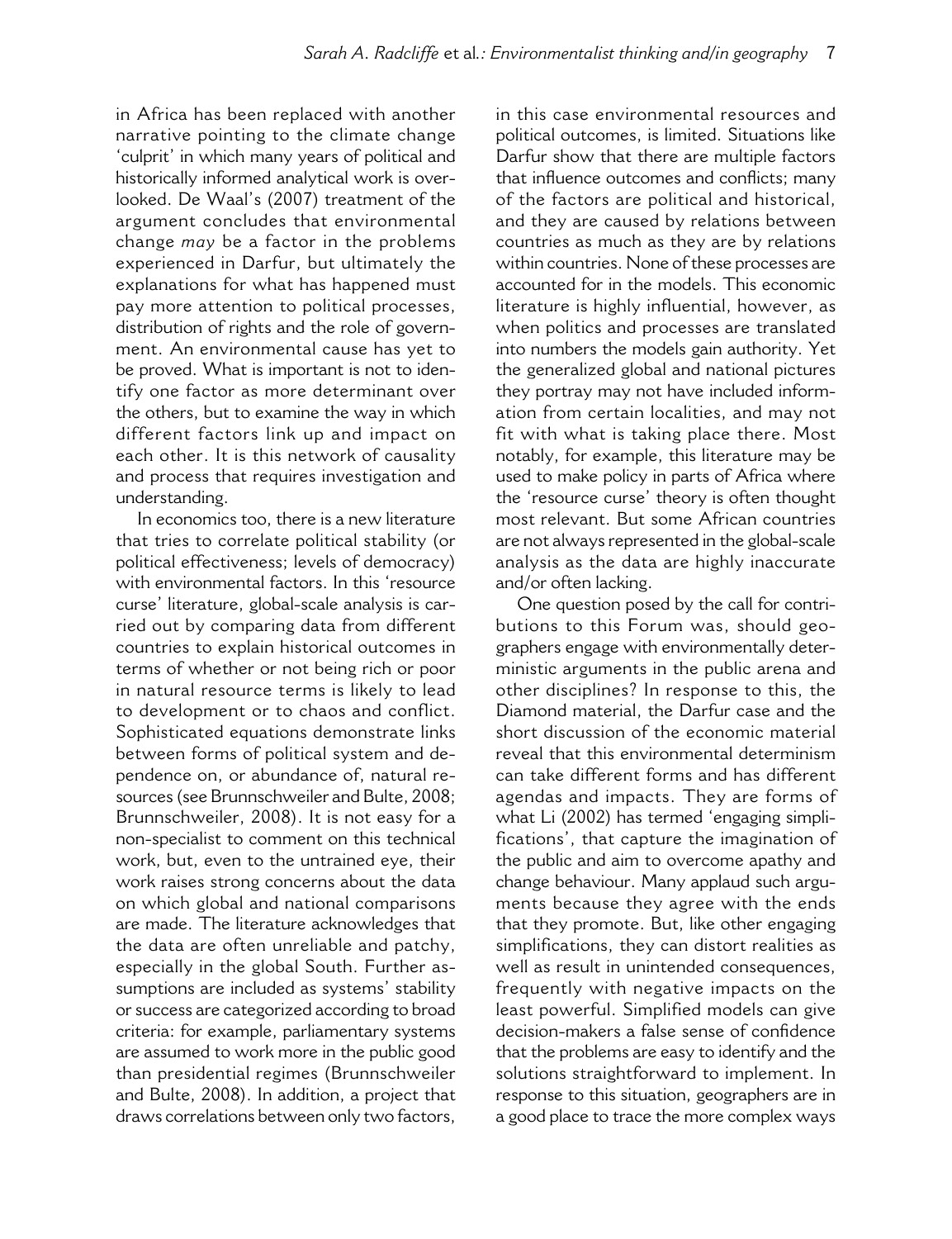in which environmental and other factors interrelate. Perhaps the challenge is to remain engaged with policy and to communicate research and analysis, while maintaining that engagement with complexity. The role of the academy should be to support these efforts.

Political ecology is one area of geography that focuses on unpacking the ways in which changing societies and populations intersect with changing environments. Political ecology aims to examine social, political and environmental processes, and to take into account the way in which different scales (the local, regional, national and global) interrelate. But here, too, political ecologists have been criticized for being very good at their political and Foucauldian analysis, and much less good at understanding environmental change and the role it plays (for a review, see Walker, 2005). The ascendancy of environmental-driven analysis in Diamond's and others' work has some justification. It is important to engage with environmental processes, and to explore, in more depth, the way in which the different factors interrelate. Geographers, who work with physical material processes and sociopolitical ones, ought to be leading the field in this area – tracing the way in which different scales interrelate and making space to understand and appreciate local difference and local perspectives and interests (wherever that 'local' might be, near or far). Such issues of representation and understanding are not straightforward, especially in cross-cultural contexts, and – worryingly – debates about these matters appear to have become less rather than more prominent in geographical literature in recent years.

Global climate change may be an 'inconvenient truth', but it is likely to be a significant one with untold outcomes for everyone. The full nature of its impacts requires full investigation, and policies designed to mitigate it deserve to be based on as full an understanding as possible of the circumstances on the ground, however complex such circumstances may prove. Such an understanding comes from examining and discussing different case-study examples, convenient or not. Only in this way will it be possible to trace out the varying impact of climate change with rigour, and to understand the places and communities in which different policies to address it must be based.

> *Elizabeth E. Watson University of Cambridge*

#### *2 Environmental determinism in geographers' environments*

Since the 19th century, the Promethean mythology (for which read 'modernism') has been dominant: the stealing of fire (for which read 'energy resources') has apparently allowed the development for humans of a world without limits. Where geographers take our clues from the natural sciences, we adopt those parts of a Promethean narrative that suggest that science-based knowledge (which many equate to control) is the key to all progress. In the social sciences many of us are heirs to myths about the perfectibility of humankind and we (nearly) all accept a myth of a cosmic hierarchy with *Homo sapiens* well above other primates, trees and rocks as a working reality: no 'deep ecology' for us (cf. Fernández-Armesto, this Forum).

I was tempted to begin — and end this piece with the four letters 'IPCC'. For every report of that influential body is watermarked with the message that the limits of atmospheric resilience are about to be reached and that human societies have to adapt their behaviour to prevent any further stretching of the apparently fragile envelope that confines weather and climate to fluctuations with which we can cope. Such terseness would of course be frowned upon but it reminded me of the role of spatial scale. The argument is no longer about worker productivity in New England or the evolution of the epicanthic fold but about the whole planet. At some levels, even the most determined postmodernists have not challenged some of the features of the biophysical world as set out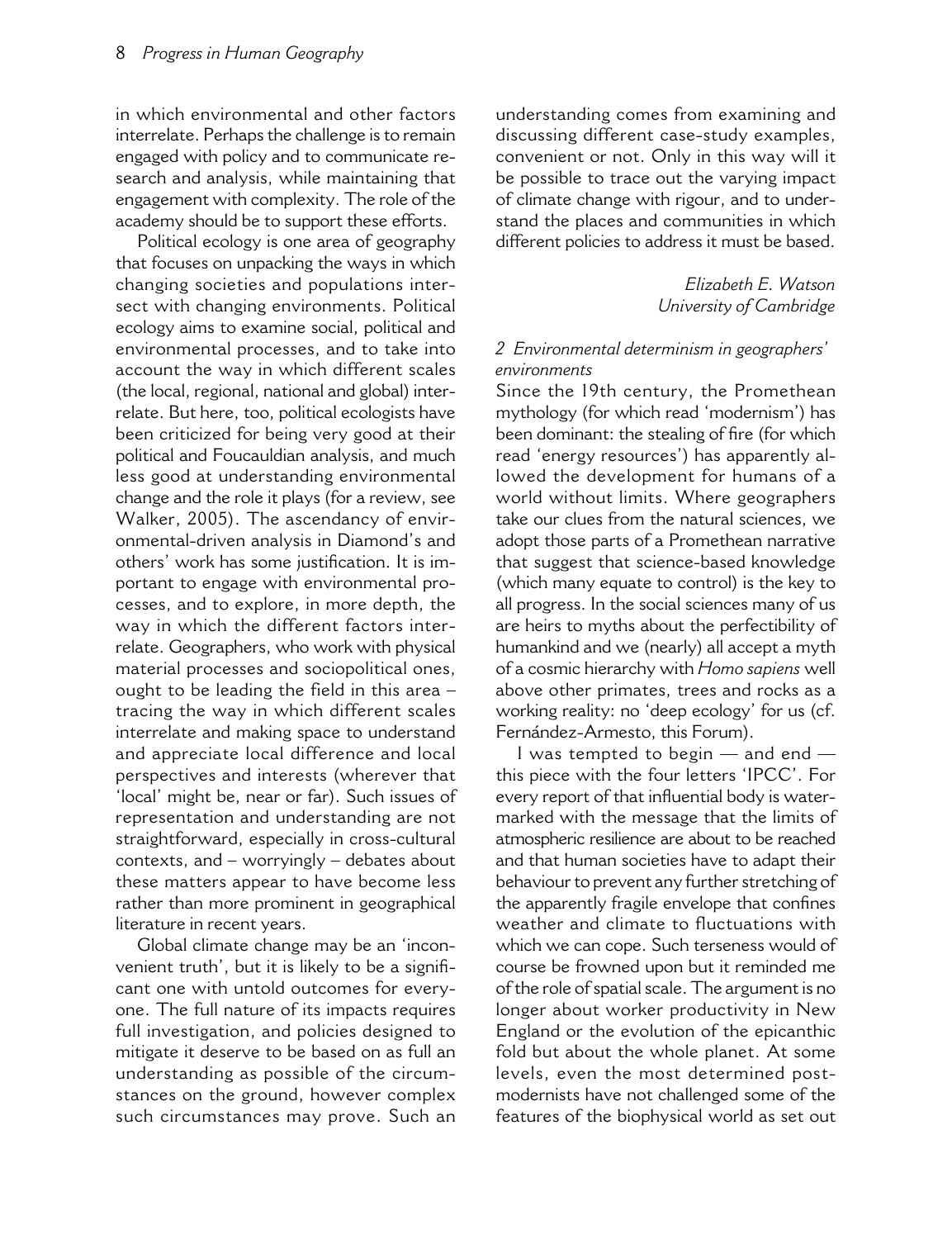in the laws of physics: the presence and strength of gravity, for example, or the laws regarding the conservation of energy. Maybe the part of the second law of thermodynamics that seems to govern time has been keenly scrutinized but not even Big Oil has yet announced any work on sucking back the heat from burning fossil fuels once it has reached space. Working 'inwards' from that perspective, there has arisen a view of the globe's biophysical systems as constituting a kind of envelope. Our discussions have largely been about whether this is made of a flexible material which can be pushed outwards indefinitely or whether it impinges differentially from place to place according to political or technological regimes.

Other constructions of the world often then adopt a particular spatial scale in putting forward their view of the envelope and its contents. In doing so, they also bring along factors such as the directness of the environmental processes involved: there is a clear difference between the onset of an oceanwide tsunami and the decision to grow organic carrots; the rate of change is a different entity in the regimes of mountain glaciers versus the adoption of Green Revolution crops in the 1960s, so that there are a series of buffers between a physical force or a biological system which allow societies to mediate at the flexible ends of the directness spectrum. The human agency most involved (it is no surprise to find) has been access to energy resources that can be applied to the biophysical systems in the form of technology. Thus in energy-rich societies the buffers are strongest: as Max Frisch said, in his novel *Homo faber* (1957), 'Technology is a way of organizing the world so that man doesn't have to experience it'.

So, surrounding us all the time but impinging only from time to time and place to place there are determinist ideas and policies which come through a variety of channels as well as, occasionally, the brutal directness of a tsunami, an earthquake or a typhoon. In the social sciences the most common

avenue of barely mediated concern is labelled Malthusian. There are a number of ways in which population growth is regarded with anxiety. The most social in its orientation is the way in which a given society can cope with populations that double every 20 years or so and in which there are so many young people without many future opportunities; at the inflexible end of the thinking is the underlying notion (derived mostly from ecological science) of carrying capacity. There may be, it is argued, a finite limit to the number of humans that can be fed or watered or kept from each others' throats, and that limit is a consequence of the biophysical character of the planet mediated through a number of feedback mechanisms. Even as I write (June 2008), the FAO has been having 'crisis' meetings, a fact related to the oil prices hitting US\$130 that same month. After the UN Population Conference in Cairo in 1994 it was rather un-PC to mention Malthus, but I think his ghost is now showing itself again well beyond the streets of Bath, in whose Abbey his memorial is affixed. This on-and-off attention span is indicative of the way in which many topics that feed into a complex discussion seem like temporary crystallizations in flows of energy, matter and ideas, rather than the hard-edged lumps of thinking that dominate any account that is in writing.<sup>2</sup>

Yet, to be repetitive, the climate professionals are the most direct inheritors of the radical environmentalist school of thought which has swirled around and through the western world since the 1960s. Even though the mode of transmission is that of the 'greenhouse gases', the message is clear: adapt to the carbon flows of the planet or else suffer unpredictable fluctuations of amplitude of climate and weather. The more optimistic responses, such as those of Bjorn Lomborg, argue that the situation is negotiable and that money be spent on adapting to rapid change rather than trying to prevent it: in other words to deny the existence of limits to human societies (Lomborg, 2001). To read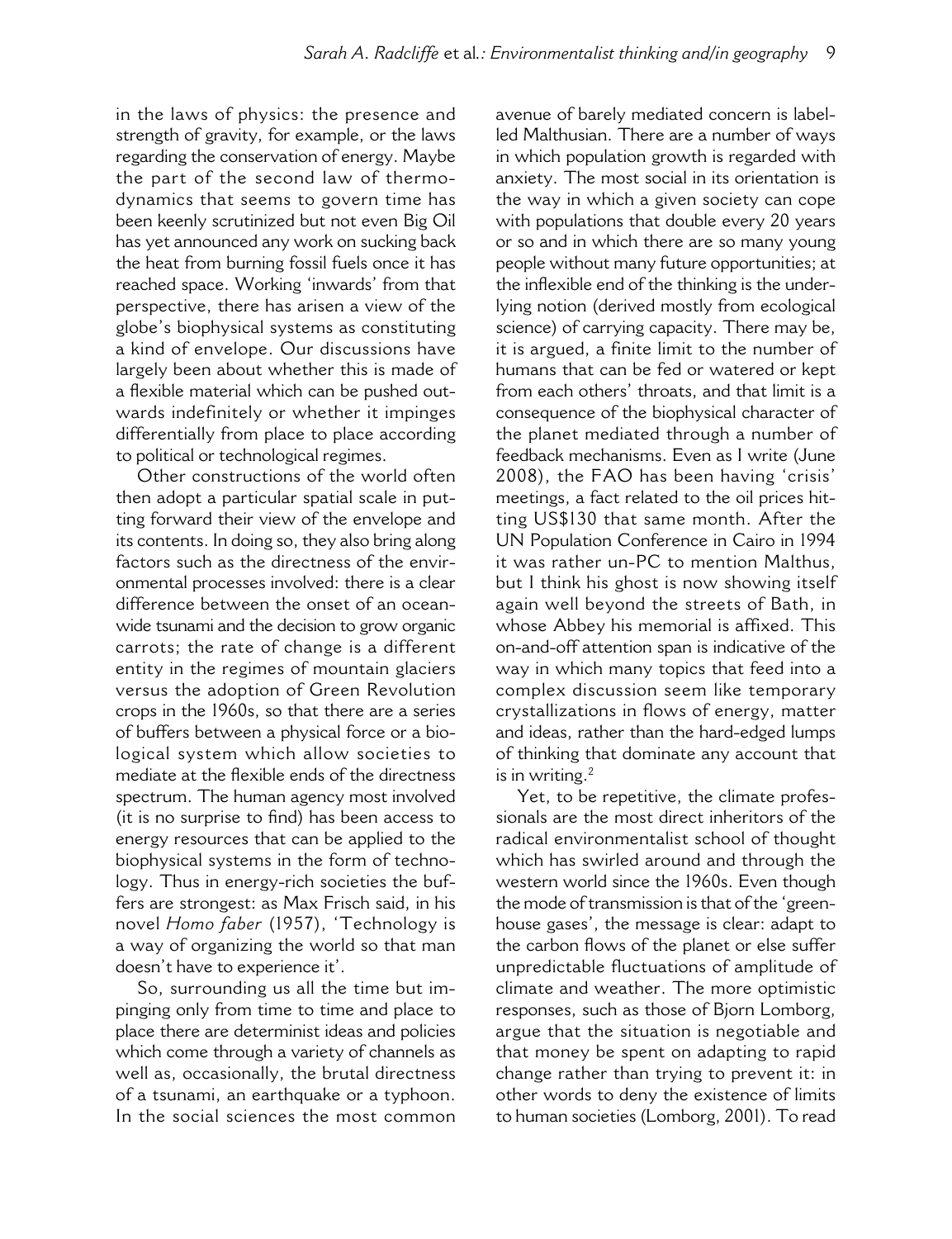the material of the more environmentalist end of the spectrum, and to see the almost desperate attempts of many media to foster ways by which to lower our individual carbon footprints is perhaps to acknowledge that radical environmentalism has been a carrier of western Puritanism and that its proponents have a little more in common with the Taleban than they would care to admit. But how long will this last? Media attention spans are notoriously short and 'democratic' governments are always wary of which voters they might offend. Evoking Puritanism, at any rate in the western world, brings us back into the sphere of myth.

The Promethean myth is not dead: ideas of hi-tech carbon sequestration beneath the oceans, deserts covered with solar panels and sun-reflecting mirrors in space are the heirs of the hollow stalk, as is the nuclear fusion power which is always, it seems, 40 years into the future. Most Greek legends have episodes of hubris followed by those of nemesis and environmentalists sometimes point to the uncomfortable time that Prometheus spent chained to a rock and having his liver pecked out by a vulture. So this myth has something for everybody, including perhaps the story that Zeus eventually freed Prometheus. It seems the case that the concatenation of Geography with other constructions of the world is beset with myths, even though we all choose to dress them up in other verbal clothing. In such a context the appearance of environmental determinism is perhaps like a snake in a burrow – you don't see much of it but from time to time it whips out and bites you; or maybe it is like that vulture, soaring way above and thus ignored until nemesis produces some corpses.

> *Ian Simmons University of Durham*

#### **Part II: Questioning the notion of human culture versus the environment**

The chimpanzees' tea party was a spectacle I often enjoyed on childhood outings to the zoo. Now my generation recalls it with embarrassment, and even self-loathing, as politically incorrect and injurious to chimpanzees' dignity. The chimps sat at a table laden with teatime paraphernalia and foodstuffs, and entertained the crowd by making a mess. According to one of the world's leading experts on chimpanzee behaviour, they probably deliberately hammed up the performance (de Waal, 2002: 52). We onlookers, however, thought it funny though we may not have expressed it thus – because we thought that humans were uniquely cultural animals, and that chimps' efforts to imitate our table manners were vitiated by a fundamental inability to understand what manners were. Now the joke is on us, because half a century of research has taught us that we are not alone in possessing culture, and that chimpanzees are among a number of non-human cultural creatures: practitioners, that is, of behaviours that are socially but not practically functional and are neither instinctive nor advantageous in an evolutionary sense. Rather, they are transmitted by tradition and acquired by learning (de Waal, 2001; de Waal and Tyack, 2003; Hurley and Nudds, 2006; on dolphins, see also Pryor and Norris, 1991; Mann *et al*., 2000).

So humans are not uniquely cultural. There is, however, a conspicuous respect in which humans still seem peculiar. Other animals' cultures remain more or less static, whereas those of humans are highly mutable – even volatile. A huge question arises, perhaps the biggest question the social sciences (broadly defined, including history and human geography) are called on to answer or at least address: why do human cultures, alone of those of cultural animals, change so much? The question seems – some might say, threatens – to replace history with natural history and human agency with the vast impersonal forces of environment and evolution.

It is reasonable – one might almost say natural – to look to environment or evolution for explanations. But, as I tried to show in one of my books, widely divergent societies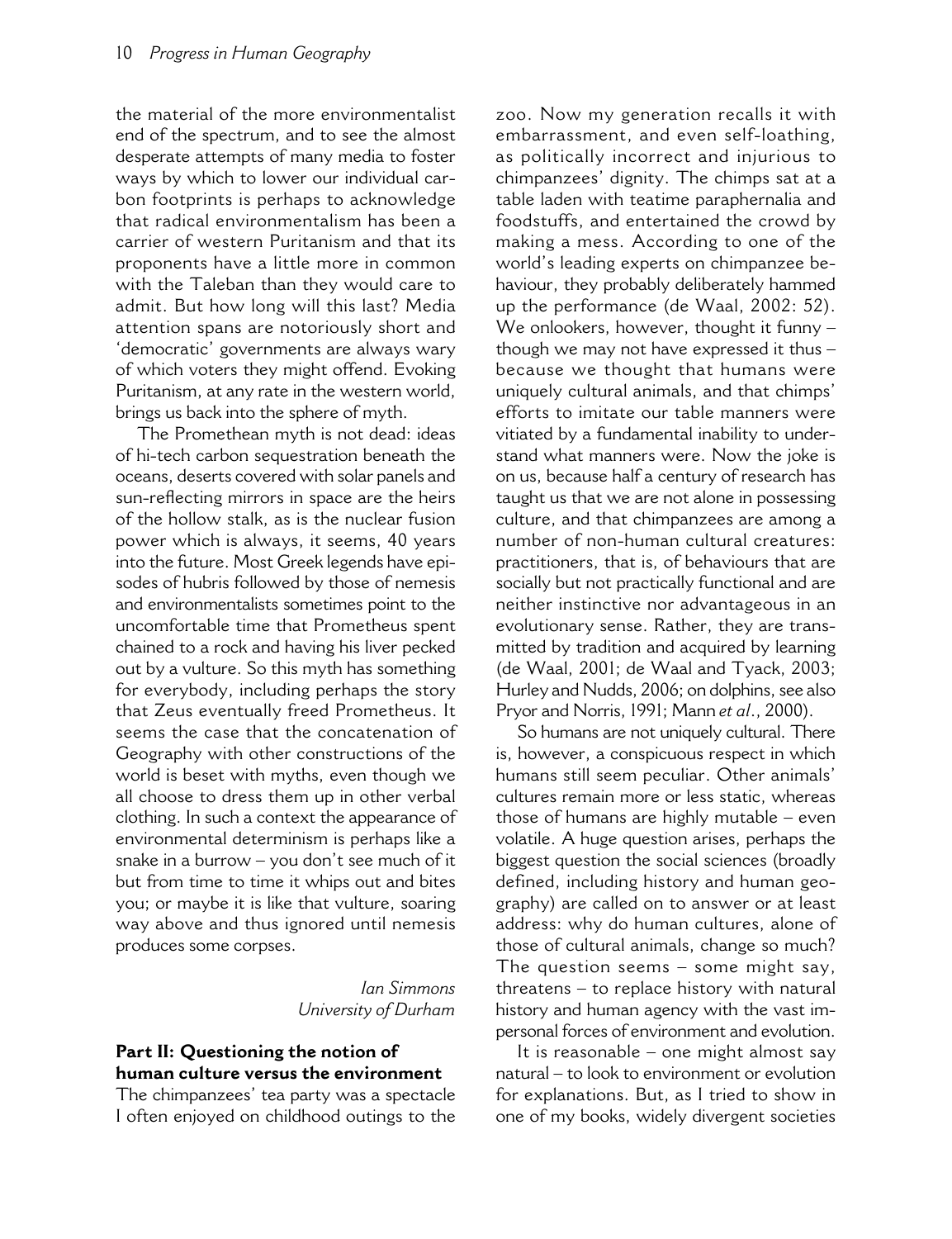have often taken shape in similar or identical environments (Fernández-Armesto, 2001). Environment changes at rhythms very different from, and generally much slower than, those observable in culture. Although there are occasional cases, such as large-scale volcanic eruptions or the sudden evolution of a new and powerful micro-organism, when the rhythms of environmental and cultural change coincide, these are too infrequent to account for all the lurches of culture. So, although we can accept, as a matter of common sense, that environment influences culture, we can set it aside as a source of direct explanation for the innumerable variations in human cultures that arise over time.

Evolution, too, is bound to be part of any picture of cultural behaviour, because, although we humans may transcend it, we have always to start from the point to which it has brought us. All cultural animals are products of evolution and whatever disposes them to cultural behaviour must be part of the equipment with which evolution has furnished them. The search for a link between evolution and culture has a long history (for a good account, see Durham, 1991). Here I want to address only two currently fashionable doctrines – forms of determinism, rooted in scientific traditions concerning evolution, which have helped to shape current or recent debate: first, the argument that cultures are collections of evolved individuals, whose inherited characteristics determine what happens to human communities; second, the claim that cultures, or 'units' of which culture is said to be composed, behave in ways so closely analogous to organisms as to conform to evolutionary rules – evolving, for instance, by selection of environmentally successful variations or by way of competition between 'units' of culture, self-replicated like genes. I want to suggest that neither of these doctrines is helpful.

The evidence that some non-human animals have culture began to pile up in the early 1950s, when investigators in Japan observed a now famous macaque monkey instructing her tribe in her newly discovered technique of washing the dirt off sweet potatoes before eating. Subsequent generations learned how to do it and continue the trad $ition - with some modifications - to this day.$ Proof that the practice is a rite rather than a crudely useful function is that the monkeys will always do the washing, even if humans deliver the vegetables ready-cleaned, as if in a supermarket (de Waal, 2002: 51). Since the discovery of macaque culture, innumerable cultural practices have been detected in many species of apes and monkeys and also, according to investigators in the field, in elephants, dolphins and rats. In some cases, there is evidence of cultural divergence among communities of a single species. In some baboon tribes, for instance, males practise monogamy; in others, they have harems. Different chimpanzee communities have different technologies; some hunt quite intensively (Stanford, 1998), whereas others do not. In different places, orang-utans play different games. Yet it remains true to say that cultural divergence – which is an index of the scale and rate of cultural change – is very small in non-human species, compared with the immense diversity of human cultures.

To express the problem another way, it would be otiose to attempt to write histories of the societies of any cultural creatures except humans. Even chimpanzees, who are in just about every respect the creatures most closely comparable to humans, hardly have any history. They have politics, which the great analyst of chimp political science, Frans de Waal, has characterized as Machiavellian (de Waal, 1986: 19). But, although one alpha male from time to time successfully displaces another, the nature of authority in chimpanzee communities never changes. It would be rash to say that it never could change. One of the most curious episodes observed by researchers in Tanzania was of a chimp low down the ranking among the males of his tribe who for a time successfully challenged the leaders' dominance by rolling packing cases, appropriated from the primatologists'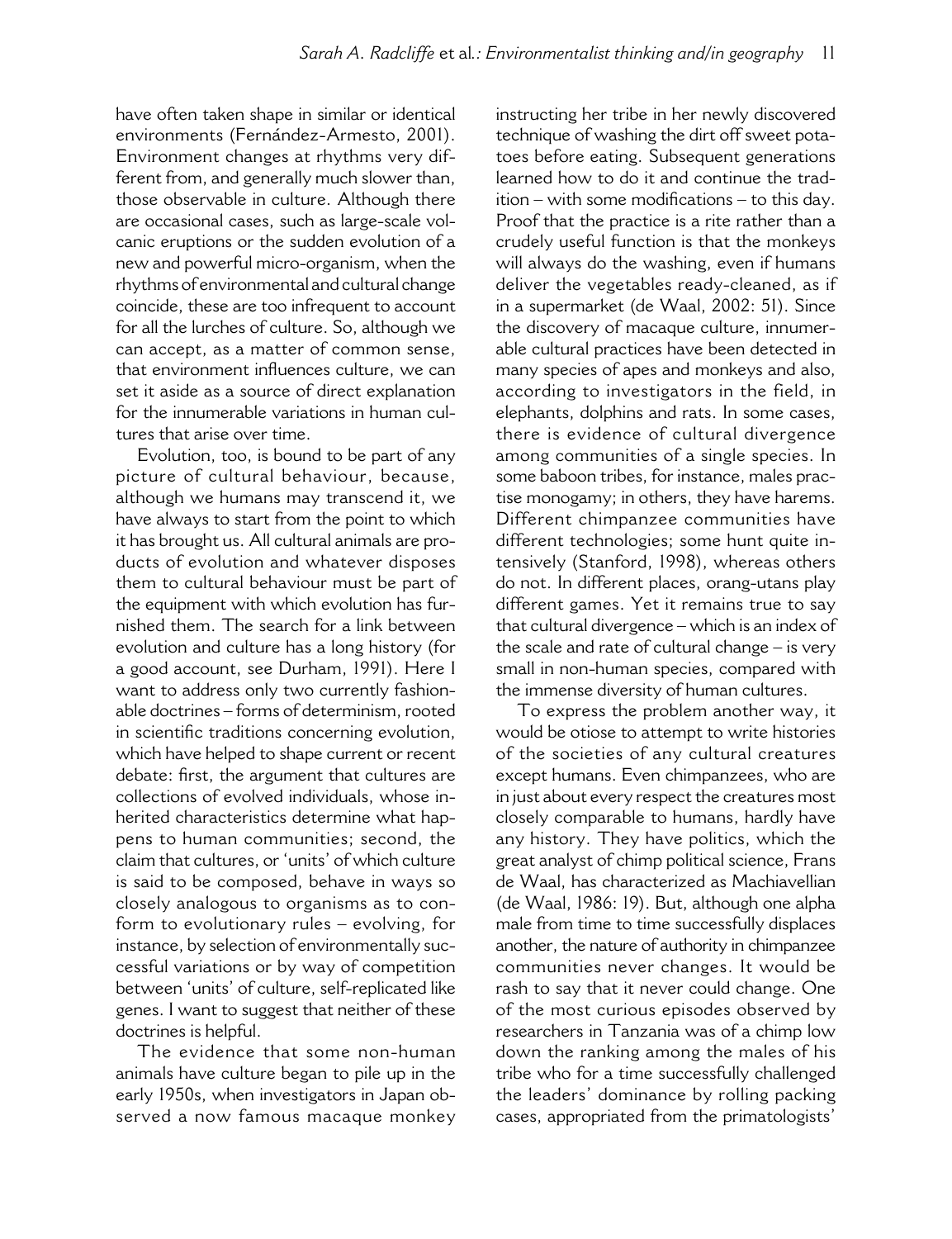camp, across his rivals' favoured tracks through the forest. At first, the incumbents were inclined to defer to him in their puzzlement; but his coup did not last long and no permanent revolution occurred in the distribution of power or in the way in which chimpanzee leaders emerge. Nonetheless, it is tempting to see in this incident evidence both of how limited the range of chimpanzee political culture is compared to that of humans and of how the distance might be narrowed in the future (Goodall, 1990; Wrangham *et al*., 1994). We no longer have alpha males running our societies as, presumably, our hominid ancestors once did. We have replaced challenge and combat, which still prevails among chimpanzees, with other means of selecting leaders, by charisma, sacrality, heredity, sagacity, demagogy. But among chimpanzees it is already possible for an individual to attain temporary ascendancy by an innovative strategy. Over time, new kinds of political change could become systematic in chimpanzee societies, as in our own.

Meanwhile, humans are the only species with history. But this form of human distinctiveness has accrued over time. It is not 'natural' to humans in the sense of having been a feature of human life since *Homo sapiens* first emerged. On the contrary, as far as we can tell, for most of our existence, our species has been culturally stable – in key respects as unchanging as other species. The earliest divergences we can attribute to human cultures arose as a result of the migration of *Homo sapiens* out of our native environment in east Africa, about 100,000 years ago. Those divergences were consequences of the need to adapt to new and previously unexperienced environments, which produced, for instance, variants in dress and foraging techniques, and of the sheer distances that arose between increasingly sundered communities. I suspect that separation by distance must have stimulated linguistic divergence, which – to judge from the huge differences in language today between contiguous peoples in Australia and New Guinea, who in other

respects resemble each other closely in culture – must have been an early form of societies' mutual differentiation. Even so, the differences between widely dispersed peoples in the palaeolithic era were small, by recent standards, and not much greater than that of many other primates. If art is the mirror of society, the rate of change in palaeolithic cultures was minimal. The recent discovery of cave paintings at Chauvet, some 10,000 years older than previously known examples of the genre, reveals startling continuity in subjects, techniques and treatment (Clottes, 2001).

So the peculiar mutability of human society has its origins not in 'human nature' – whatever that is – but in the circumstances of the relatively recent past. The increasing pace of change, moreover, is not an inherent property of change, but a historical phenomenon. It has occurred – for the most part – within a relatively well-known and relatively welldocumented period, which can be said to have coincided roughly with the Holocene, and to have quickened spectacularly in the last few centuries.

The critical gap between human and nonhuman cultural species therefore demands a peculiarly human explanation. Evolution seems generally too slow-working a mechanism to meet the case. Even the syncopations of 'punctuated equilibrium' are too slow and too rare. We can measure the pace of human evolutionary divergence in our DNA (Jorde *et al*., 1998); the results do not stand comparison with the cultural divergence historians record (Berry, 2002: 265–73). Culture, moreover, seems un-Darwinian because it is a story of the survival of the unfittest. Evolution has delivered, as far as we can tell, no increase in the duration of species. So we should not demand that it deliver more durable cultures. Nonetheless, we have to take account of the fact that the most adaptive cultures are not the fittest for survival, but the most prone to catastrophe. A system which – independently of human choice – imposed cultures equipped to survive would select for foraging. Cultures which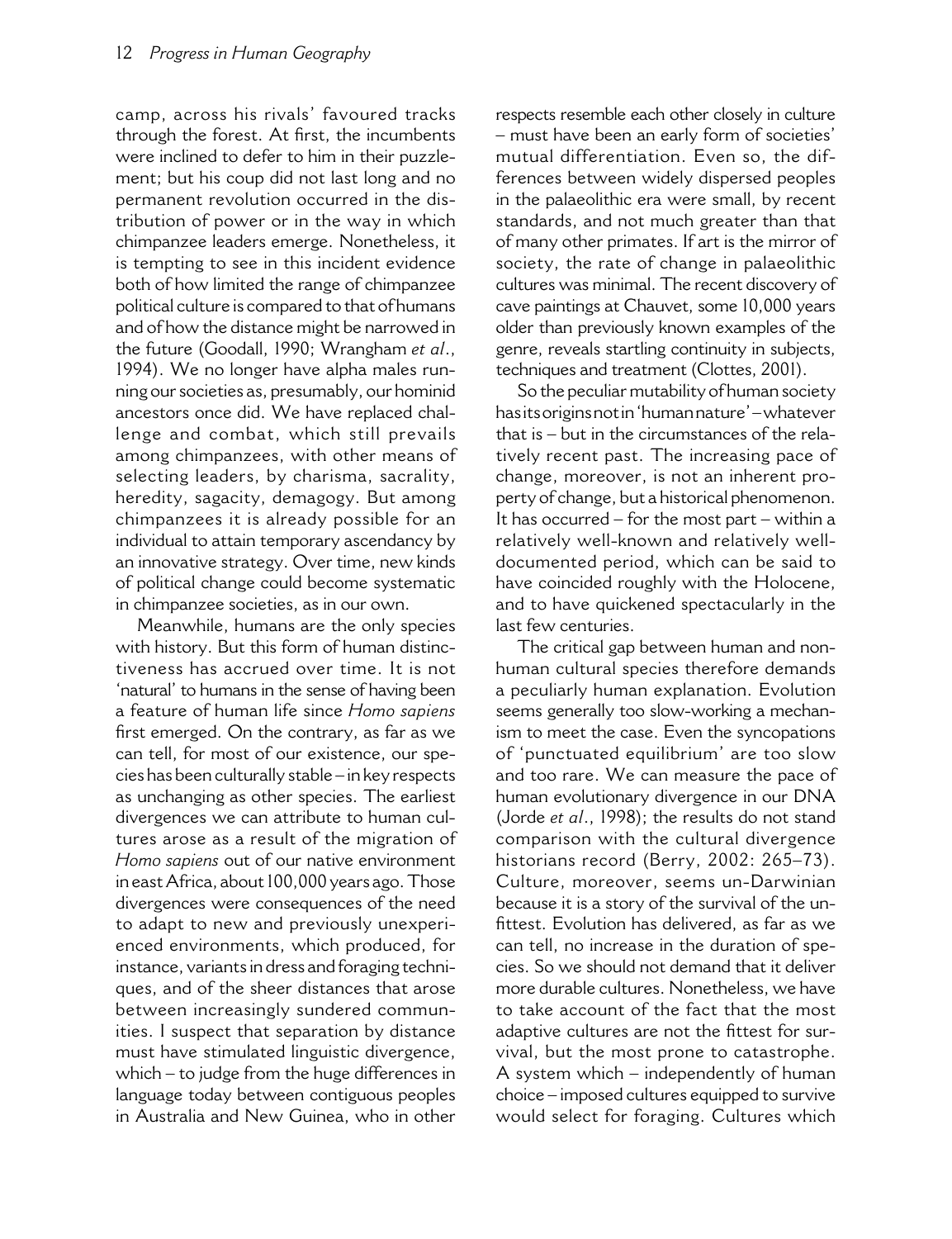have stuck to that strategy have survived for scores of millennia, whereas those that have substituted sedentarism, urbanization, agriculture and all the other adaptations we associate with 'civilization' are one with Nineveh and Tyre. The societies we class as least evolved – least complex, least developed, with fewest parts – are those that endure longest, while elaborate civilizations collapse. Our adaptations bear the fingerprints of free will precisely because, so far, just about all of them have been unsuccessful (Fernández-Armesto, 2001). Their increasing pace looks like a measure of increasing desperation.

The only serious attempt to solve this problem – the theory of memes (Dawkins, 1976:  $202-15$ ) – is of little appeal, not least because there is no evidence for the existence of memes, in the sense of evolved 'units' of culture, or of any mechanism analogous to heredity, by which evolution could select them for transmission to other cultures. According to Richard Dawkins, who first described memes and invented the name, a meme is a 'replicating entity' and 'a cultural trait [that] may have evolved in the way that it has, simply because it is *advantageous to itself*' (Dawkins, 1976: 206, 214, original emphasis) – not to the people or society who adopt it. It would be inconsistent with Dawkins's concept even to speak of memes being 'adopted' in any sense that implies conscious adoption – rather they colonize their host societies, somewhat as parasites infest bodies. This is a doubly unsatisfactory doctrine. First, it requires another set of explanations to account for why different traits achieve different levels of social influence: it is easy to accept, for instance, that genes for brown eyes should prevail over those for blue eyes in a body where both are inherited; but the same mechanisms cannot explain why, say, Islam should prevail over Christianity in a society with access to both (Smail, 2008: 96–97). Second, elements of culture have, in the imaginary world of the meme, no way of emerging except by a form of selfreplication reminiscent of spontaneous generation: innovations occur by way of random mutation, rather than as a result of human inventiveness. Even Dawkins finds this an unsustainable way of thinking about culture, crediting Socrates, Leonardo, Copernicus and Marconi with 'contributions' of 'meme-complexes' commendable for their longevity. This gets close to saying that human minds originate cultural traits – which is what everyone's experience suggests. If that is so, it is unnecessary to endow memes with a life of their own. Humans think them up in the first place; so humans can adopt them and reject them as they wish.

Indeed, what Dawkins calls cultural traits can all fairly be represented as ideas, because everything else he includes – technologies, techniques, tunes, teachings – do not appear on earth fully formed or leap from culture to culture except, in the first instance, as purely mental facts, communicated between minds. Even in the case of an artifact which arrives by trade or chance in a milieu where it is unfamiliar, and spreads by being copied, it is not effectively transmitted from its culture of origin to its host culture unless and until a recipient conceives an idea of it. Cultural changes, in other words, originate in the realm of ideas. I do not mean to assert that the mind – or, to focus on exactly what I mean by 'mind' in the present context, the capacity for generating ideas – is unaffected by evolution. As far as we can tell, our capacity for thought is itself a product of evolution and, if it is true – as we suppose, on the basis of our present knowledge – that humans have an exceptional capacity for generating ideas, evolution should have played some part in endowing us with it.

As a working hypothesis, I propose that ideas are a byproduct of a well-equipped imagination, which in turn is a product of a welldeveloped power of anticipation. Evolution selects for anticipation, especially in the case of hunting animals, who need to be able to anticipate the behaviour both of prey and of rival predators, often in environments which occlude the senses. *Homo sapiens*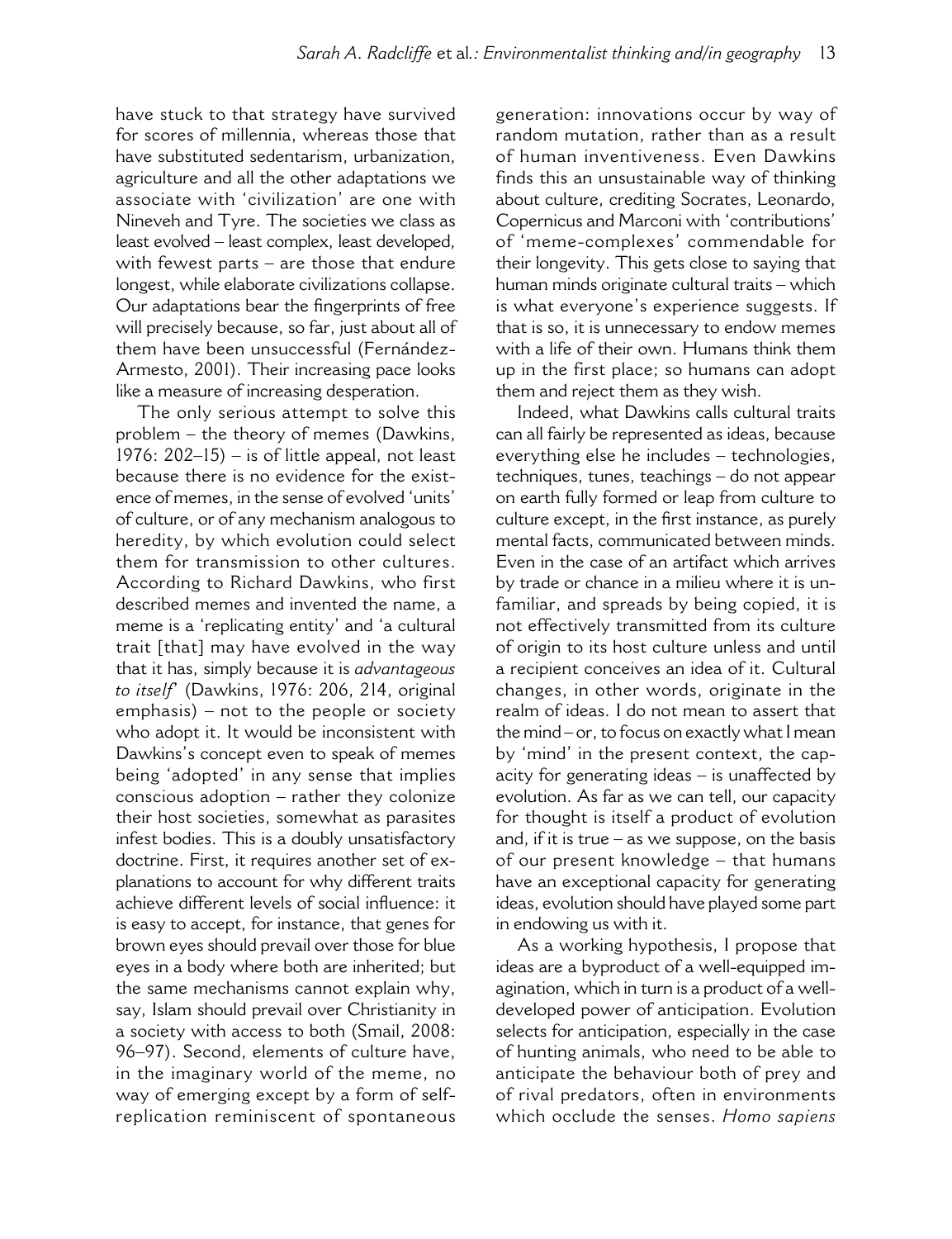needs a relatively rich imagination to make up for the feebleness of body, slowness of gait and weakness of sight and smell that disadvantage us as hunters. This, I suspect, is why humans have so many more ideas than other primates, who resemble us so closely in so many other respects, but who rarely or never eat meat and who typically do not go hunting. Now that some chimpanzee communities have taken this step and have embraced the ecology of hunters, I think it is unfanciful to speculate that their trajectory of change could eventually draw closer to ours, as hunting becomes more important in their economies, evolution responds accordingly, and chimps get ever more imaginative.

However that may be, the link between ideas and cultural change is unproblematic. We observe our world. We imagine it differently. We work to realize our imagined world. But this still leaves the increasing pace of cultural change unexplained. If I am right so far, ideas need to multiply in order for cultural change to accelerate. The bestattested reason for the multiplication of ideas is the fertilizing effect of exchange. Ideas multiply as the result of dialogue. That is why we are here, talking to one another. Cultures change, in part, at least, because unfamiliar ideas about how to do things impinge from outside. For example, the work of Jared Diamond has made familiar the notion that Eurasia has been an arena of faster change than other parts of the world because its geography favours intense exchanges of culture between its indigenous civilizations (Diamond, 1997: 354–75 ff.). Isolation retards change, exchange stimulates it.

This helps us understand why for so much of the human past cultural change was so slow – barely exceeding, as we have seen, the rate of change in other cultural species. The story of our past has been, for most of the time, one of divergence, as human communities migrated across the globe and in many cases lost touch with one another. Such cultural changes as occurred during the period of divergence are largely explicable in terms of

adaptations to the different environments human migrants encountered. Subsequently, at first very gradually or fitfully, as sundered communities re-established contact, ideas oscillated with increasing frequency across newly established frontiers, generating or contributing to the generation of accelerating change (Fernández-Armesto, 2006). Among the changes were projects for extending the reach of exploration and exchange, and technologies to effect them: striking examples of re-imaginings of the world, realized in practice. The beginning of a new, and so far relatively short, period of convergence therefore coincided with a quickening of change of all kinds. The most marked feature of the very recent past – which we call globalization – is, from one point of view, intensified exchange. To put it crudely, change grows out of exchange (Fracchia and Lewontin, 2002). The more exchange, the more change. Intercultural contacts do not just reshake the kaleidoscope of the world; they also multiply the crystals it contains.

> *Felipe Fernández-Armesto Tufts University*

#### **Part III: Engaging with the politics of determinist environmental thinking**

History is real simple. (Rush Limbaugh, quoted in Nash *et al*., 2000: 6)

The paradox that neo-environmental determinism has apparently convinced so many despite its fatal epistemological and empirical flaws suggests the need to treat it as part of the process of underdevelopment rather than as pop science in need of debunking. Debunking certainly poses no great challenge because environmental determinism's lack of engagement with complex historical processes in favor of making simplistic categorical associations mimics the major epistemological defect of racism, sexism, and other determinisms (Sluyter, 2005). A propensity for fallacious empirical claims further undermines neo-environmental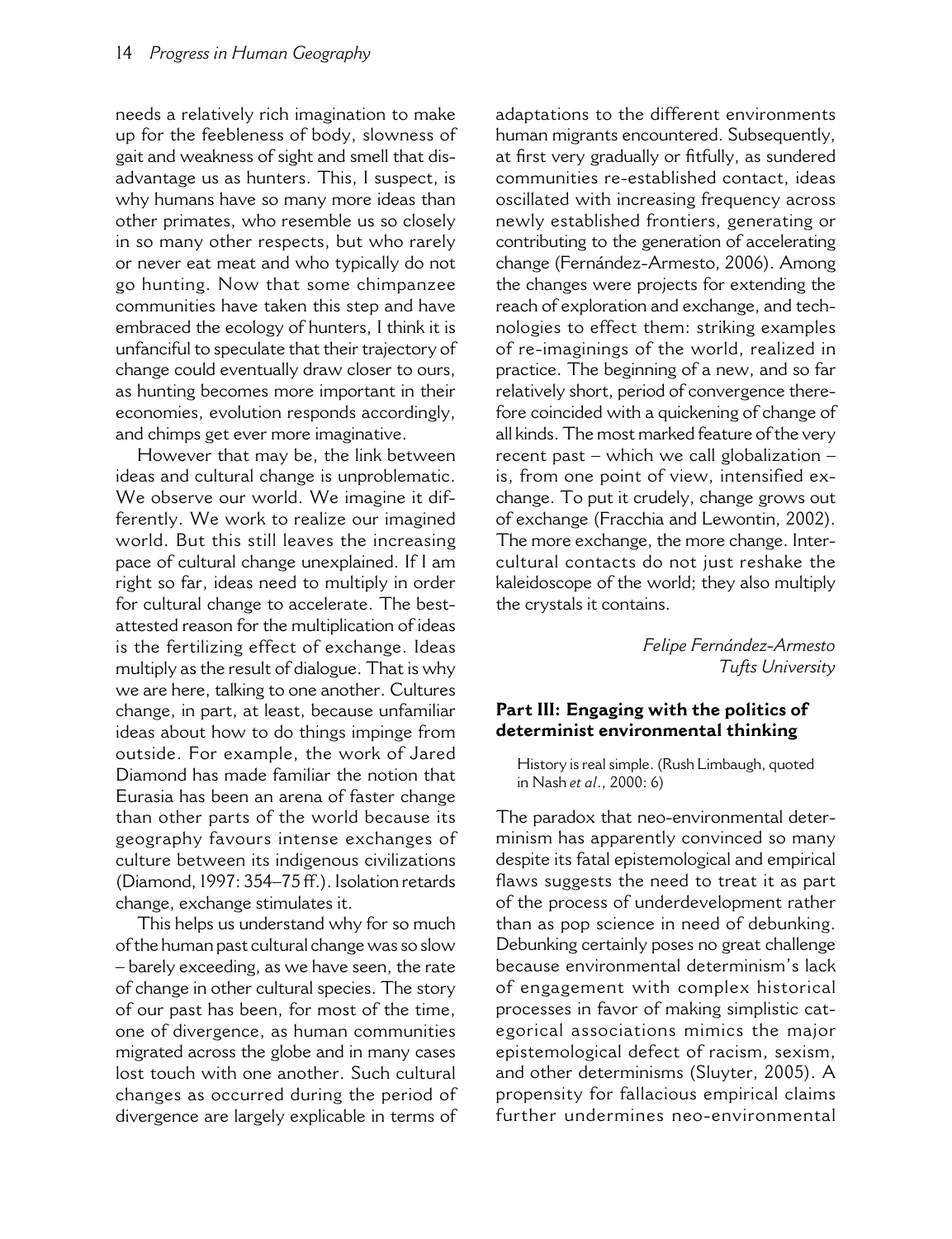determinists' conclusions (Sluyter, 2003). That they nonetheless enjoy some credibility thus remains largely inexplicable except as an initial effect of a weakening of the nature/ society divide that has long defined the foundational structure of modernism (Sluyter, 2002: 215–27). Interminable debunking and philosophical speculation, however, have come to seem less useful than treating neoenvironmental determinism as an object of analysis in research on underdevelopment, much as political ecologists have already studied the roles of racism, sexism, and Orientalism in that phenomenon (Sluyter, 1999). Such an analysis would at a minimum need to focus on how neo-environmental determinism has supplanted racism as the major pop explanation for underdevelopment and on how neo-environmental determinism emerges in and impacts particular sites of underdevelopment, including universities.

Neo-environmental determinism certainly seems to have supplanted racism as the major pop science explanation for underdevelopment. In general terms, that brand of racism essentializes peoples of non-European origin as forever incapable of creativity and productivity or, at best, as requiring a long colonial apprenticeship before achieving the capacity for independence and development. In an effort to supplant such ideas, the author of one of the best-known neo-environmental determinist books on underdevelopment actually claims he wrote *Guns, germs, and steel: the fate of human societies* as a counterargument to racism (Diamond, 1997: 18–25). Ironically, racist and environmental determinist explanations of underdevelopment share so many key characteristics that they complement rather than counter each other. Both ignore colonial and (post)colonial processes, with Diamond ending *Guns, germs, and steel* some five centuries ago, just as the dichotomy between the developed and underdeveloped worlds was beginning to emerge. Both instead emphasize supposedly innate characteristics, genetic in one case and geological in the other. Diamond's (1997: 376–401) attempt to explain African underdevelopment thus differs from the racist one he claims to counter only by retreating from genetic determinants to environmental ones, most basically the relatively small surface area and meridional orientation of that continent. Thus, he argues, Africa's blackness has not determined its underdevelopment; instead, its environment has determined both its blackness and its underdevelopment. Racism and neoenvironmental determinism, then, equally obfuscate the historical processes that explain underdevelopment in favor of correlating racial or environmental categories to ones of wealth and power, eliding the possibilities for constructive change that begin with acceptance of social responsibility and come to fruition through restructuration of social relations.

Given that racist and environmental determinist arguments play the same obfuscating role, the replacement of the former by the latter must involve a response to some sort of dynamism in the process of underdevelopment itself. One possible source relates to the diasporas of (post)colonial peoples that began during the cold war: Algerians to France, Indonesians to the Netherlands, Indians to the UK, Cubans and other Latinos to the USA, and so on. US Census 2000 provides one measure of the scale of that phenomenon: 35.3 million people selfidentified as Hispanic or Latino, already by then 12.5% of the total population and projected to grow to 30% by 2050 (Therrien and Ramirez, 2000). Such (post)colonial migration contrasts markedly with that of the 1800s and early 1900s, when European groups such as Irish, Italians, and Germans comprised the largest ethnic minorities in the USA. In addition to underdeveloped countries having replaced European ones as the main sources of migrants, Europe itself has become a destination, a role previously filled largely by its settler colonies such as the USA. Moreover, migrants have increasingly become transnational in that they maintain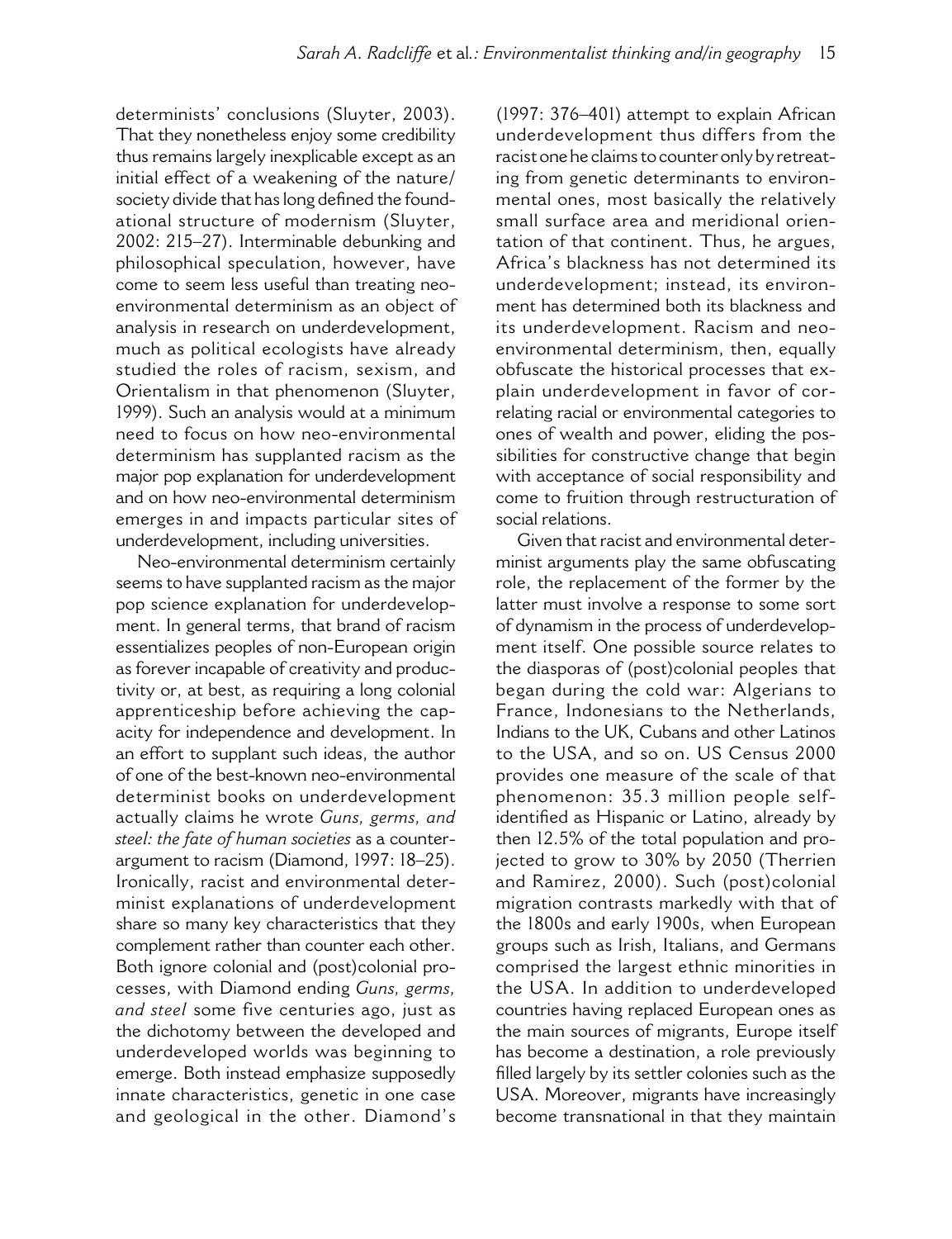persistent connections to their origin communities through remittances, circular migration, and voting (Davis, 2000).

As (post)colonial underdevelopment processes have relocated ever larger numbers of African, Latin American, and Asian workers toward developed countries, the racist obfuscation of underdevelopment has become counterproductive to neoliberal policies. Characterizing immigrants as racially incapable of creativity and productivity would alienate them rather than co-opt them as voters, workers, and consumers. Even characterizing them as requiring long tutelage before becoming productive seems inane give the many recruited directly into the hightech industries of Europe and the USA.

Neo-environmental determinism provides neoliberals with a strategic revision of the racist obfuscation by shifting the supposed cause of underdevelopment from people to environment, from genes to geology. Latinos living in the USA can thereby be producers and consumers of value-added goods while their countries of origin remain underdeveloped suppliers of raw materials and cheap labor because of presumed environmentally deficiencies. Neo-environmental determinism thus maintains the obfuscations of racism but with the added benefit of facilitating the vast transfer of skilled labor and mass consumption from the underdeveloped world to the developed world while maintaining their existing political-economic relations.

Beyond elaborating understanding of that global context, a political ecology of neoenvironmental determinism would have to focus on particular sites of underdevelopment, including universities. Given the part that academics have played in revising racism into neo-environmental determinism, universities might actually be the most pertinent sites of all. Political ecologists can in that sense begin to treat universities much as they do the African villages, Amazonian forest preserves, international development organizations, or biotech corporations that they typically study. Each such site provides a different type of entry into the process of underdevelopment, and even sites such as university departments that seem far removed from the negative social and environmental effects on the ground in Africa or Asia might yield an essential explanatory element.

In his latest book, *The university in chains*, Henry Giroux (2007) provides some insight into how neoliberals have secured academic sanction for an obfuscating explanation of underdevelopment that facilitates avoidance of democratic accountability for social and environmental destruction. As a point of departure, he uses Dwight Eisenhower's final speech as US President, when on 17 January 1961 he warned of the 'acquisition of unwarranted influence, whether sought or unsought, by the military-industrial complex' (Eisenhower, quoted in Giroux, 2007: 14). But Giroux extends that complex to include universities, terming it the military-industrialacademic complex. In part his insights into that extended alliance derive, as do my own, from experiences while a member of the faculty at the Pennsylvania State University, commonly known as Penn State (Giroux, 2007: 107–108). During the 1950s, Milton Eisenhower, Dwight's brother, served as president of Penn State and used his Pentagon connections to establish that university as a major defense contractor. That process marked the campus landscape with the secretive Applied Research Laboratory, the Breazeale Nuclear Reactor, and the Garfield Thomas Water Tunnel, used to design submarine hulls and torpedoes.

Now, as Giroux demonstrates, the pressures on academics to adopt the obfuscating explanations that serve neoliberal policy have never been greater. His analysis ranges from quantifying sources of research funding to textual deconstruction, and draws three compelling conclusions. First, the militaryindustrial-academic complex has over the past two decades drawn in many more universities than those such as Penn State that established strong connections to the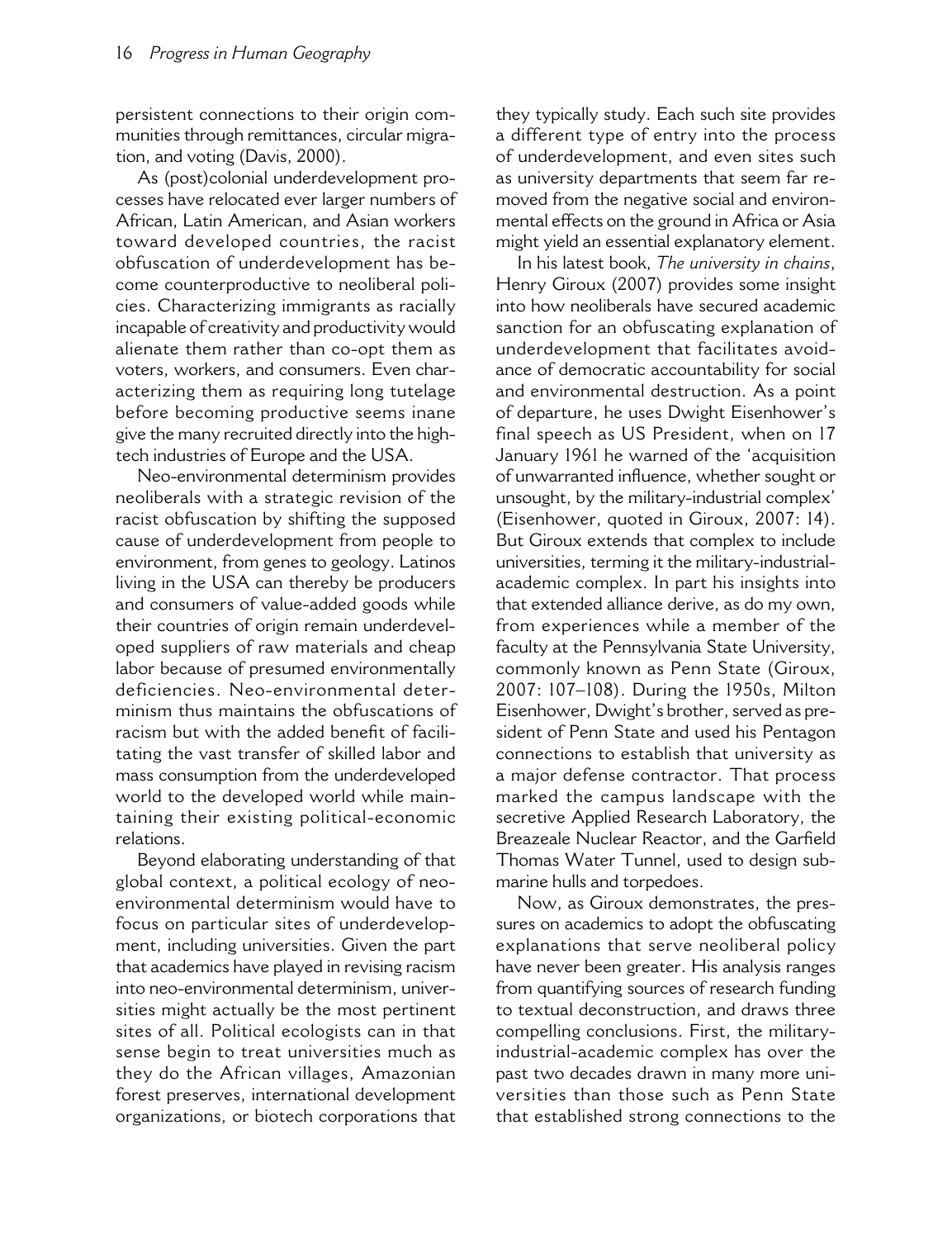Department of Defense during the cold war. Second, that process threatens the democratic foundations of US society. Third, academic faculty and students can counter that process through critical research, teaching, and learning.

With his focus on cultural studies and critical pedagogy, Giroux does not directly address the emergence of neo-environmental determinism at universities, but he does point political ecologists toward the sorts of questions that will lead to greater understanding of that phenomenon and therefore the processes of underdevelopment. To illustrate, we can use Diamond once again. As a biologist, he lacks the expertise to study underdevelopment; his research on that topic therefore lacks methodological and empirical rigor, and he consequently has to publish it as popular science rather than in refereed, scholarly journals. Why under those circumstances would UCLA, putatively an intellectual meritocracy dedicated to rigorous scholarship and education, appoint him as a professor of geography?3 Who approved that appointment and who resisted? Who benefited from it and how? Who invited him to present the opening plenary at the 2007 Association of American Geographers meeting? Who promoted that choice and who resisted it? Who benefited from it and how? Does Diamond's new status as a geographer, conferred by some at UCLA and endorsed by others at the AAG, influence the reception of his arguments in academic disciplines beyond geography, in government, and among the general public? Does that status influence the adoption of neo-environmental determinism within and beyond the discipline of geography or deepen the intellectual chasm between its physical and human component parts (Sluyter *et al*., 2006)? Will nature/society research within and beyond geography become less rigorous and capable under the influence of neo-environmental determinism, resulting in increasingly poorer rather than better understandings of underdevelopment?

Giroux also provides political ecologists with guidance on the sorts of data and analysis available to answer such questions. Such research should involve deconstruction of the minutes of meetings recovered from the archives of academic societies and university departments; of speeches and papers by neo-environmental determinists; of their books; and of syllabi in geography and other disciplines. It should include analysis of the distribution of positive and negative book reviews as well as of citation patterns across different disciplines and nationalities. It should include participant observation of the military-industrial-academic complex to, for example, determine the prevalence of neoenvironmental determinist thinking among military clients of academic geographers (Potter and Sluyter, 2007). And, of course, it should follow the money.

If political ecologists are to understand neo-environmental determinism as part of the process of underdevelopment, engaging such questions about our own universities becomes as necessary as research on conservation policy in Africa, genetically modified soybeans in South America, or soil erosion in Asia.

> *Andrew Sluyter Louisiana State University*

#### **Notes**

- 1. However, there are also parallels between earlier environmental determinisms and today in terms of imperial geopolitics (cf. Peet, 1985; Godlewska and Smith, 1994), and a concern to celebrate the 'local' (culture or ecology) in the face of homo-genization and/or destruction.
- 2. With the possible exception of poetry perhaps: let us have some new anthologies of 'green' poetry that go beyond the scenery-and-flowers surfaces.
- 3. I completed this essay about half a year before the news broke that some of the native peoples Jared Diamond has used in his publications are now suing him for libel, a development that has prompted more geographers to begin asking how he ever gained the credibility to write about underdevelopment given him by a faculty position in a geography department and plenary lectures at the AAG meetings (the 20 April 2009 court summons is available at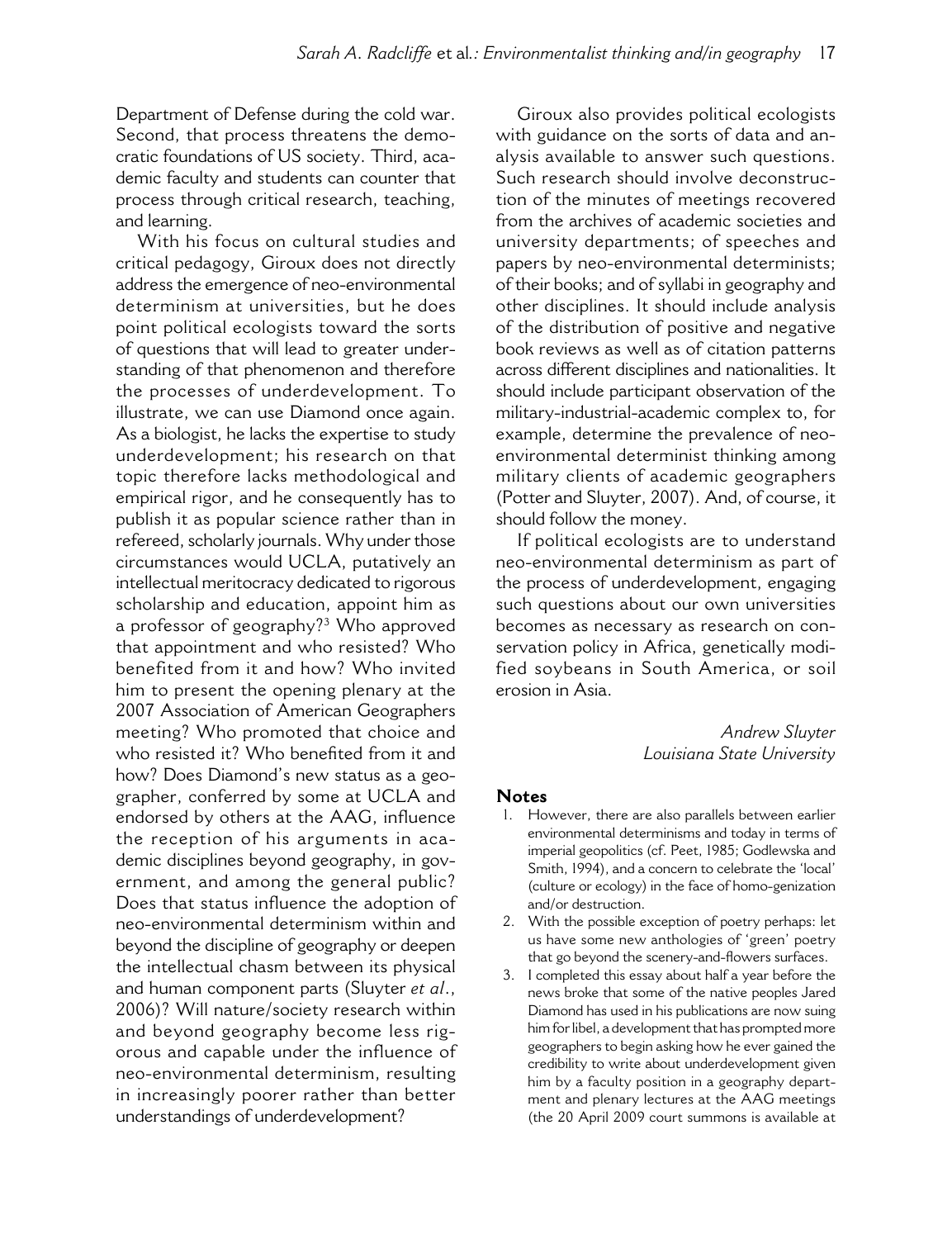www.stinkyjournalism.org/misc/Mandingo\_and\_ Wemp\_vs\_Advance\_Publications\_and\_Jared\_ Diamond.pdf, last accessed 1 June 2009).

#### **References**

- **Adams, W.A.** and **Mulligan, M.**, editors 2003: *Decolonizing nature: strategies for conservation in a post-colonial era*. London: Earthscan.
- **Berry, S.** 2002: On the problem of laws in nature and history: a comparison. In Pomper, P. and Shaw, D.G., editors, *The return of science: evolution, history, and*  theory, Lanham, MD: Roman and Littlefield, 265-86.
- **Brunnschweiler, C.N.** 2008: Cursing the blessings? Natural resource abundance, institutions, and economic growth. *World Development* 36, 399–419.
- **Brunnschweiler, C.N.** and **Bulte, E.H.** 2008: The resource curse revisited and revised: a tale of paradoxes and red herrings. *Journal of Environmental Economics and Management* 55, 248–64.
- **Castree, N., Fuller, D., Kent, A., Kobayashi, A., Merrett, C.D., Pulido, L.** and **Barraclough, L.** 2008: Forum: Geography, pedagogy and politics. *Progress in Human Geography* 32, 680–718.
- **Clottes, J.**, editor 2001: *La Grotte Chauvet: l'art des origines*. Paris: Seuil.
- **Davis, M.** 2000: *Magical urbanism: Latinos reinvent the US big city*. New York: Verso.
- **Dawkins, R.** 1976: *The selfish gene*. Oxford: Oxford University Press.
- **de Waal, A.** 2007: Is climate change the culprit in Darfur? Retrieved 1 June 2009 from http:// www.ssrc.org/blogs/darfur/2007/06/25/is-climatechange-the-culprit-for-darfur
- **de Waal, F.** 1986: *Chimpanzee politics*. New York: Harper and Rowe.
- **—**, editor 2001: *Tree of origin*. Cambridge, MA: Harvard University Press.
- **—** 2002: *The ape and the sushi master*. New York: Basic Books.
- **de Waal, F.** and **Tyack, P.L.**, editors 2003: *Animal social complexity*. Cambridge, MA: Harvard University Press.
- **Diamond, J.** 1997: *Guns, germs, and steel: the fates of human societies*. New York: W.W. Norton.
- **—** 2005: *Collapse: how societies choose to fail or survive*. London: Allen Lane.
- **Durham, W.** 1991: *Coevolution: genes, culture, and human diversity*. Palo Alto, CA: Stanford University Press.
- **Fernández-Armesto, F.** 2001: *Civilizations: culture, ambition, and the transformation of nature*. New York: Free Press.
- **—** 2006: *Pathfinders: a global history of exploration*. Oxford: Oxford University Press.
- **Fracchia, J.** and **R.C. Lewontin, R.C.** 2002: Does culture evolve? in Pomper, P. and Shaw, D.G., editors, *The return of science: evolution, history, and theory*, Lanham, MD: Roman and Littlefield, 233-63.
- **Frisch, M.** 1957: *Homo faber*. Frankfurt-am-Main: Suhrkamp.
- **Geertz, C.** 2005: Very bad news. *New York Review of Books* 52(5), 24 March. Retrieved 1 June 2009 from http://www.nybooks.com/articles/17850
- **Giroux, H.A.** 2007: *The university in chains: confronting the military-industrial-academic complex*. Boulder, CO: Paradigm.
- **Godlewska, A.** and **Smith, N.**, editors 1994: *Geography and empire*. Oxford: Blackwell.
- **Goodall, J.**, 1990: *Through a window: 30 years observing the Gombe chimpanzees*. London: Weidenfeld and Nicolson.
- **Hurley, S.** and **Nudds, M.**, editors 2006: *Rational animals?* Oxford: Oxford University Press.
- **Johnston, R.** 2007: Book review: Diamond, J. 2005: *Collapse: how societies choose to fail or survive*. *Progress in Human Geography* 31, 408–10.
- **Jorde, L.B., Bamshad, M.J.** and **Rodgers, A.B.**  1998: Using mitochondrial and nuclear DNA as markers to reconstruct human evolution. *Bioessays* 20, 126-36.
- **Kobayashi, A.** and **Peake, L.** 2000: Racism out of place: thoughts on whiteness and an antiracist geography in the new millennium. *Annals of the Association of American Geographers* 90, 392–403.
- **Leach, M.** and **Mearns, R.**, editors 1996: *The lie of the land: challenging received wisdom on the African environment*. Oxford: James Currey.
- Li, T.M. 2002: Engaging simplifications: communitybased resource management, market processes and state agendas in upland Southeast Asia. *World Development* 30, 265–83.
- **Lomborg, B.** 2001: *The skeptical environmentalist*. Cambridge: Cambridge University Press.
- **Mann, J., Connor, R.C., Tyack, P.L.** and **Whitehead, H.**, editors 2000: *Cetacean societies: field studies of dolphins and whales*. Chicago: University of Chicago Press.
- **Nash, G.B., Crabtree, C.** and **Dunn, R.E.** 2000: *History on trial: culture wars and the teaching of the past.* New York: Vintage Books.
- Peet, R. 1985: The social origins of environmental determinism. *Annals of the Association of American Geographers* 75, 309–33.
- **Peet, R.** and **Watts, M.**, editors 2004: *Liberation ecologies: environment, development, social movements*  (second edition). London: Routledge.
- **Posner, R.** 2004: *Catastrophe: risk and response*. Oxford: Oxford University Press.
- **Potter, A.E.** and **Sluyter, A.** 2007: Antigua and Barbuda: land tenure and transnational migration. Paper presented at the 2007 Meeting of the Southwestern Division of the Association of American Geographers, Bryan, Texas, 1–3 November 2007.
- **Pryor, K.** and **Norris, K.S.**, editors 1991: *Dolphin societies: discoveries and puzzles*. Berkeley, CA: University of California Press.